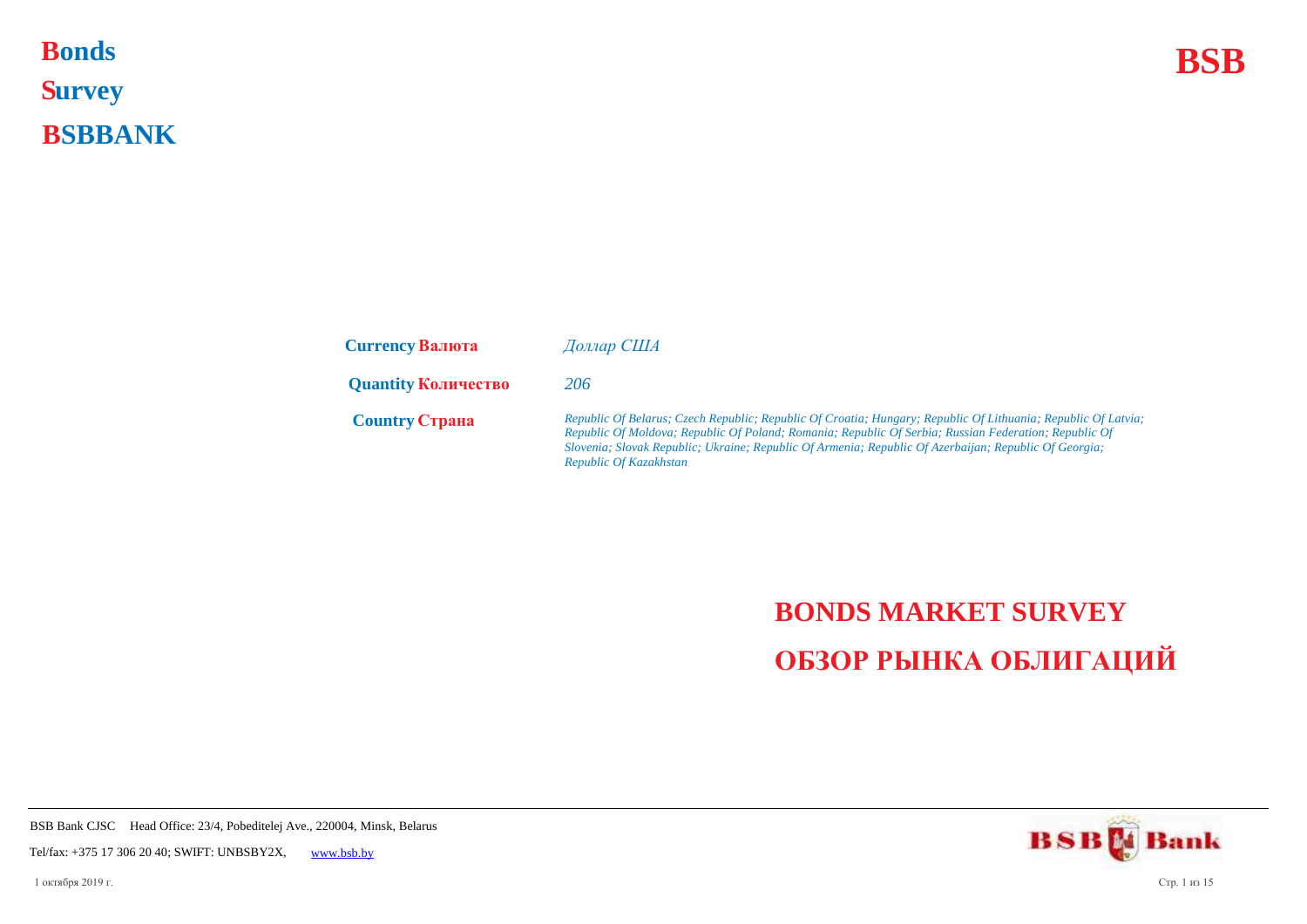## **TOP Performers 10**

| <b>Ticker</b>                            | Country                    | <b>Ind Sector</b>  | <b>ISIN</b>         | <b>Maturity</b> | Cpn          | Mid Mod Dur        | <b>Bid</b> | Ask    | <b>Bid Yld</b> | <b>Ask Yld</b> | %1D     | %5D     |
|------------------------------------------|----------------------------|--------------------|---------------------|-----------------|--------------|--------------------|------------|--------|----------------|----------------|---------|---------|
| CREDIT BANK OF M (CRBKMO 7 1/2 10/05/27) | <b>Russian Federation</b>  | Financial          | XS1589106910        | 05.10.2027      | 7,5          | 2,49               | 90,75      | 91,69  | 11,21          | 10,81          | 0.65    | 6,80    |
| CREDIT BANK OF M (CRBKMO 8 7/8 PERP)     | <b>Russian Federation</b>  | Financial          | XS1601094755        |                 | 8,875        | 2,57               | 83,47      | 84,33  | 15,70          | 15,31          | 4,19    | 5,03    |
| NOSTRUM OIL & GA (NOGLN 8 07/25/22)      | Republic Of Kazakhstan     | Energy             | <b>USN64884AB02</b> | 25.07.2022      | 8            | 2,03               | 51,47      | 53,56  | 37,24          | 35,34          | $-0,34$ | 2,05    |
| RUSSIA-EUROBOND (RUSSIA 7 1/2 03/31/30)  | <b>Russian Federation</b>  | Government         | XS0114288789        | 31.03.2030      | 7,5          | 3,00               | 113,75     | 114,14 | 2,98           | 2,87           | $-0,07$ | 1,05    |
| TBC BANK JSC (TBCBGE 5 3/4 06/19/24)     | Republic Of Georgia        | Financial          | XS1843434363        | 19.06.2024      | 5,75         | 4,02               | 100,79     | 101,24 | 5,55           | 5,45           | 0.35    | 0,68    |
| NOSTRUM OIL & GA (NOGLN 7 02/16/25)      | Republic Of Kazakhstan     | Energy             | <b>USN64884AD67</b> | 16.02.2025      | $\tau$       | 3,72               | 53,14      | 53,68  | 22,43          | 22,16          | $-0,41$ | 0,64    |
| TBC BANK JSC (TBCBGE 10.775 PERP)        | Republic Of Georgia        | Financial          | XS1843433126        |                 | 10,775       | 3,73               | 101,46     | 102,94 | 10,36          | 9,98           | 0,28    | 0,43    |
| EASTCOMTRANS (EASTCM 8 04/22/22)         | Republic Of Kazakhstan     | Industrial         | XS0918292151        | 22.04.2022      | $\mathbf{8}$ | 1,76               | 95,32      | 97,14  | 10,61          | 9,57           | 0,08    | 0,39    |
| EUROTORG (EUROTG 8 3/4 10/30/22)         | <b>Republic Of Belarus</b> | Consumer, Cyclical | XS1577952010        | 30.10.2022      | 8,75         | 2,20               | 107,22     | 107,57 | 5,65           | 5,50           | $-0.03$ | 0,30    |
| GAZPROM (GAZPRU 8 5/8 04/28/34)          | <b>Russian Federation</b>  | Energy             | XS0191754729        | 28.04.2034      | 8,625        | 9,13               | 142,14     | 143,09 | 4,62           | 4,55           | 0,06    | 0,22    |
| <b>Bottom Performers 10</b>              |                            |                    |                     |                 |              |                    |            |        |                |                |         |         |
| <b>Ticker</b>                            | Country                    | <b>Ind Sector</b>  | <b>ISIN</b>         | <b>Maturity</b> | Cpn          | <b>Mid Mod Dur</b> | <b>Bid</b> | Ask    | <b>Bid Yld</b> | Ask Yld        | %1D     | %5D     |
|                                          |                            |                    |                     |                 |              |                    |            |        |                |                |         |         |
| KAZMUNAYGAS NAT (KZOKZ 5 3/8 04/24/30)   | Republic Of Kazakhstan     | Energy             | XS1807300105        | 24.04.2030      | 5,375        | 8,03               | 112,79     | 113,41 | 3,89           | 3,82           | $-0.32$ | $-3,28$ |
| KAZMUNAYGAS NAT (KZOKZ 5 3/4 04/19/47)   | Republic Of Kazakhstan     | Energy             | XS1595714087        | 19.04.2047      | 5,75         | 14,53              | 117,61     | 118,49 | 4,61           | 4,56           | $-0,90$ | $-3,22$ |
| KAZMUNAYGAS NAT (KZOKZ 6 3/8 10/24/48)   | Republic Of Kazakhstan     | Energy             | XS1807299331        | 24.10.2048      | 6,375        | 14,44              | 124,85     | 125,44 | 4,78           | 4,75           | $-0,91$ | $-3,02$ |
| KAZAKHSTAN TEMIR (KTZKZ 6.95 07/10/42)   | Republic Of Kazakhstan     | Industrial         | XS0799658637        | 10.07.2042      | 6,95         | 12,81              | 134,02     | 134,90 | 4,54           | 4,49           | $-0,92$ | $-2,93$ |
| INTERNATIONAL BA (IBAZAZ 3 1/2 09/01/24) | Republic Of Azerbaijan     | Financial          | XS1678463784        | 01.09.2024      | 3,5          | 4,35               | 84,54      | 86,46  | 7,30           | 6,79           | 0,00    | $-2,89$ |
| REPUBLIC OF AZER (AZERBJ 3 1/2 09/01/32) | Republic Of Azerbaijan     | Government         | XS1678623734        | 01.09.2032      | 3,5          | 9,58               | 96,60      | 97,20  |                |                | $-0,40$ | $-2,39$ |
| KAZAKHSTAN (KAZAKS 6 1/2 07/21/45)       | Republic Of Kazakhstan     | Government         | XS1263139856        | 21.07.2045      | 6,5          | 14,59              | 144,82     | 145,65 | 3,77           | 3,73           | $-0,44$ | $-2,14$ |
| KAZAKHSTAN (KAZAKS 47/8 10/14/44)        | Republic Of Kazakhstan     | Government         | XS1120709826        | 14.10.2044      | 4,875        | 15,11              | 119,81     | 120,60 | 3,66           | 3,62           | $-0,49$ | $-2,13$ |

ABIGROVE (CHMFRU 0 1/2 04/29/21) Russian Federation Basic Materials XS1403868398 29.04.2021 0,5 1,84 167,38 167,91 -29,86 -30,03 -0,56 -1,78 KAZMUNAYGAS NAT (KZOKZ 4 3/4 04/19/27) Republic Of Kazakhstan Energy XS1595713782 3,47 4,75 6,25 108,40 108,95 3,47 3,39 -0,43 -1,60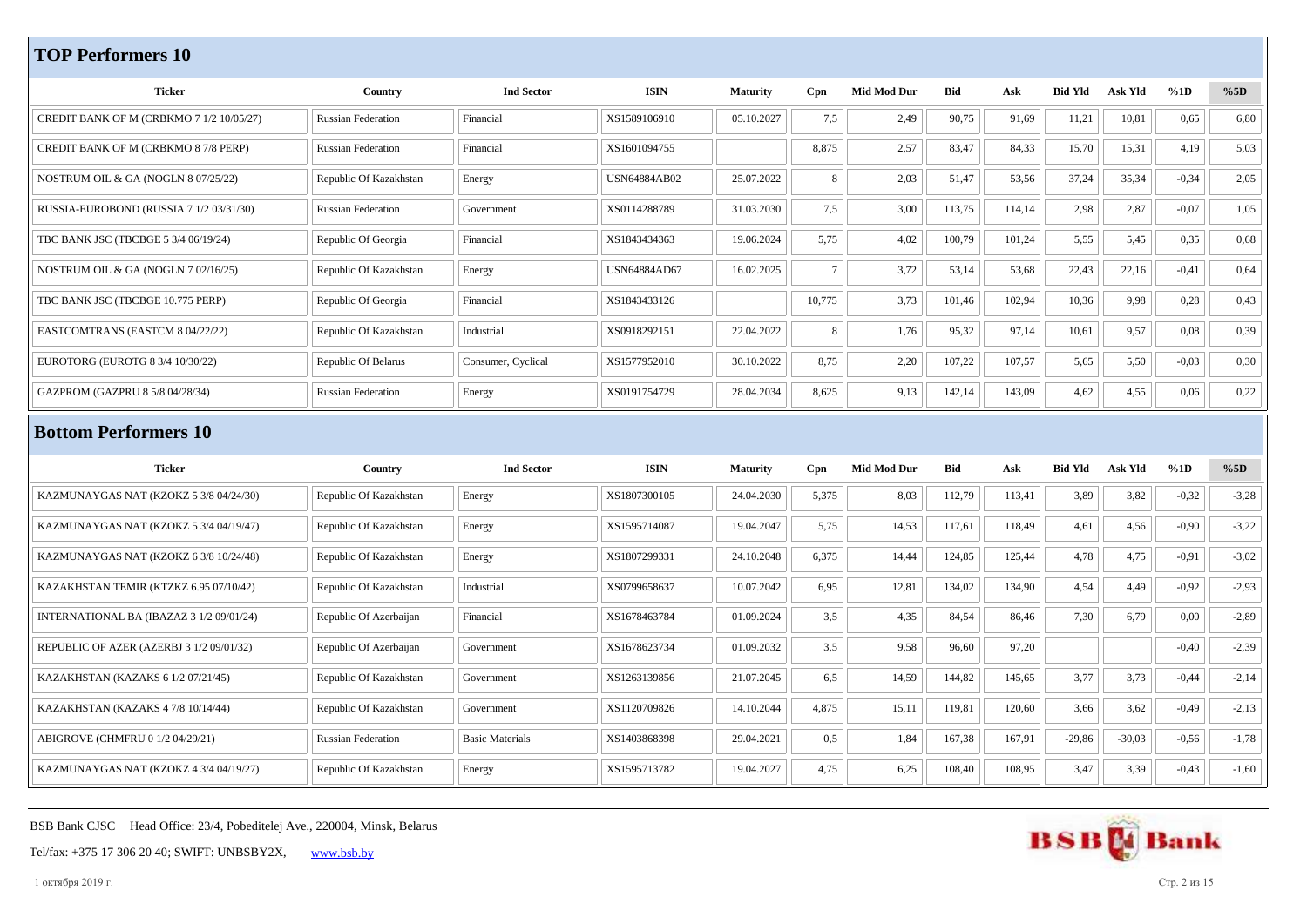| <b>Ticker</b>                                     | <b>Ind Sector</b> | <b>ISIN</b>  | <b>Maturity</b> | Cpn            | Mid<br>Mod<br>Dur | <b>Bid</b> | Ask    | <b>Bid</b><br>Yld | Ask<br>Yld | %5D     | %3M     | %1YR    | Amt Out           | SP | Moody's Fitch |            | Cpn<br>Freq    | Bloomberg Cpn Typ BB Rsk<br>Mid Z<br><b>Spread</b> |              | <b>Issr Dflt</b> | <b>Min Piece</b> |
|---------------------------------------------------|-------------------|--------------|-----------------|----------------|-------------------|------------|--------|-------------------|------------|---------|---------|---------|-------------------|----|---------------|------------|----------------|----------------------------------------------------|--------------|------------------|------------------|
| <b>Czech Republic</b>                             |                   |              |                 |                |                   |            |        |                   |            |         |         |         |                   |    |               |            |                |                                                    |              |                  |                  |
| CEZ AS (CEZCP 4 1/4<br>04/03/22                   | <b>Utilities</b>  | XS0764313614 | 03.04.2022      | 4,25           | 2,37              | 104.23     | 104.49 | 2,50              | 2,39       | 0,01    | 0.40    | 3,01    | 288 594 000 A-    |    | Baa1          | A-u        | 2              | 84                                                 | <b>FIXED</b> | IG1              | 200 000          |
| CPI PROPERTY GRO<br>(CPIPGR 4 3/4 03/08/23)       | Financial         | XS1955030280 | 08.03.2023      | 4,75           | 3,15              | 105,13     | 105,49 | 3,16              | 3,05       | $-0.03$ | 1,67    |         | 450 000 000 BBB   |    | Baa2          |            | 2              | 156                                                | <b>FIXED</b> | IG9              | 200 000          |
| CEZ AS (CEZCP 5 5/8<br>04/03/42                   | <b>Utilities</b>  | XS0764314695 | 03.04.2042      | 5,625 13,71    |                   | 120,81     | 124,45 | 4,19              | 3,97       |         | 5,79    | 16,62   | 300 000 000 A-    |    | Baa1          | A-u        | 2              | 233                                                | <b>FIXED</b> | IG1              | 200 000          |
| <b>Hungary</b>                                    |                   |              |                 |                |                   |            |        |                   |            |         |         |         |                   |    |               |            |                |                                                    |              |                  |                  |
| <b>MAGYAR EXPORT-IM</b><br>(MAEXIM 4 01/30/20)    | Government        | XS1115429372 | 30.01.2020      | $\overline{4}$ | 0.32              | 100,41     | 100,61 | 2,70              | 2,09       |         |         | 0,06    | 500 000 000 BBB   |    |               | <b>BBB</b> | $\overline{2}$ | 29                                                 | <b>FIXED</b> | HY <sub>2</sub>  | 200 000          |
| <b>HUNGARIAN DEVEL</b><br>(MAGYAR 6 1/4 10/21/20) | Financial         | XS0954674312 | 21.10.2020      | 6,25           | 0,99              |            |        | 1,00              |            | 0,02    |         | $-0,80$ | 750 000 000       |    | Baa3          | <b>BBB</b> | 2              |                                                    | <b>FIXED</b> | HY <sub>2</sub>  | 200 000          |
| <b>Republic Of Armenia</b>                        |                   |              |                 |                |                   |            |        |                   |            |         |         |         |                   |    |               |            |                |                                                    |              |                  |                  |
| ARDSHININVESTBK<br>(ARBANK 12 07/29/20)           | Financial         | XS1117287638 | 29.07.2020      |                | 12 0.55           | 104,31     | 105,30 | 4,25              | 2,58       | 0,01    | 0,13    | 2,33    | 50 000 000        |    | Ba3           | $B+$       | $\overline{2}$ |                                                    | <b>FIXED</b> |                  | 200 000          |
| ARMENIA (ARMEN 6<br>09/30/20                      | Government        | XS0974642273 | 30.09.2020      |                | 6 0.97            | 102,91     | 103,80 | 3,00              | 2,11       | $-0.01$ | 0.00    | 1,24    | 97 657 000        |    | Ba3           | $B+$       | 2              | 69                                                 | <b>FIXED</b> |                  | 200 000          |
| <b>ARMENIA (ARMEN 7.15</b><br>03/26/25            | Government        | XS1207654853 | 26.03.2025      | 7,15           | 4,61              | 116,15     | 117,22 | 3,85              | 3,65       | $-0,34$ | 0,78    | 9,97    | 500 000 000       |    | Ba3           | $B+$       | $\overline{2}$ | 218                                                | <b>FIXED</b> |                  | 200 000          |
| <b>Republic Of Azerbaijan</b>                     |                   |              |                 |                |                   |            |        |                   |            |         |         |         |                   |    |               |            |                |                                                    |              |                  |                  |
| <b>REPUBLIC OF AZER</b><br>(AZERBJ 2.82 09/01/20) | Government        | XS1678621522 | 01.09.2020      | 2,82           | 0,89              | 99,35      | 100,00 | 3,55              | 2,82       | 0,17    | 0,34    | 2,10    | 173 524 000       |    | Ba2u          | $BB+$      | 2              |                                                    | <b>FIXED</b> | IG10             | 150 000          |
| REPUBLIC OF AZER<br>(AZERBJ 2.82 09/01/21)        | Government        | XS1678622090 | 01.09.2021      | 2,82           | 1,84              | 98,86      | 99,62  | 3,44              | 3,03       | $-0,33$ | 0,62    | 3,87    | 173 524 000       |    | Ba2u          | $BB+$      | 2              |                                                    | <b>FIXED</b> | IG10             | 150 000          |
| STATE OIL CO AZE (SOIAZ<br>4 3/4 03/13/23)        | Energy            | XS0903465127 | 13.03.2023      | 4,75           | 3,16              | 103,54     | 104,33 | 3,65              | 3,41       | $-0,76$ | $-0,65$ | 3,01    | 1 000 000 000 BB- |    | Ba2           | $BB+$      | $\overline{2}$ | 193                                                | <b>FIXED</b> | IG10             | 200 000          |
| REPUBLIC OF AZER<br>(AZERBJ 4 3/4 03/18/24)       | Government        | XS1044540547 | 18.03.2024      | 4,75           | 4,01              | 105,51     | 106,20 | 3,41              | 3,25       | $-1,04$ | 0,18    | 3.86    | 1 250 000 000     |    | Ba2u          | $BB+$      | 2              | 175                                                | <b>FIXED</b> | IG10             | 200 000          |
| INTERNATIONAL BA<br>(IBAZAZ 3 1/2 09/01/24)       | Financial         | XS1678463784 | 01.09.2024      | 3,5            | 4,35              | 84,54      | 86,46  | 7,30              | 6,79       | $-2,89$ | 0,48    | $-3,57$ | 1 000 000 000     |    |               | B-         | $\overline{2}$ |                                                    | <b>FIXED</b> |                  | 150 000          |
| STHRN GAS CRIDOR<br>(SGCAZE 6 7/8 03/24/26)       | Energy            | XS1319820897 | 24.03.2026      | 6,875          | 5,32              | 116,16     | 116,45 | 4,02              | 3,97       | $-1,31$ | $-0,41$ | 4,43    | 2 000 000 000     |    | Ba2           | $BB+$      | $\overline{2}$ | 248                                                | <b>FIXED</b> | IG9              | 200 000          |



Tel/fax: +375 17 306 20 40; SWIFT: UNBSBY2X, [www.bsb.by](https://www.bsb.by/)

1 октября 2019 г. Стр. 3 из 15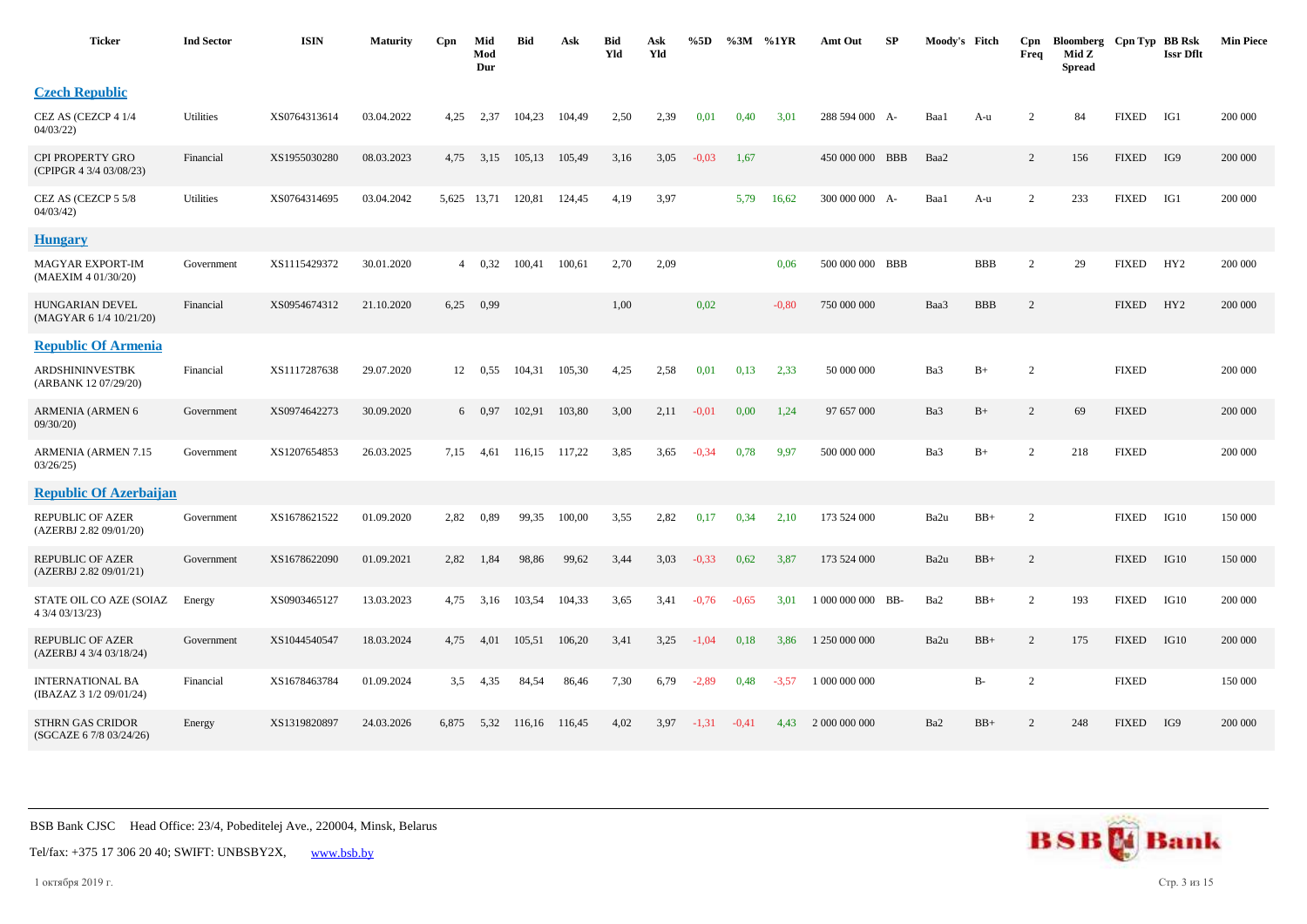| <b>Ticker</b>                                      | <b>Ind Sector</b>     | <b>ISIN</b>  | <b>Maturity</b> | Cpn    | Mid<br>Mod<br>Dur | <b>Bid</b>  | Ask    | <b>Bid</b><br>Yld | Ask<br>Yld | %5D     | %3M     | %1YR    | Amt Out            | SP   | Moody's Fitch   |              | Cpn<br>Freq    | Bloomberg Cpn Typ BB Rsk<br>Mid Z<br><b>Spread</b> |                  | <b>Issr Dflt</b> | <b>Min Piece</b> |
|----------------------------------------------------|-----------------------|--------------|-----------------|--------|-------------------|-------------|--------|-------------------|------------|---------|---------|---------|--------------------|------|-----------------|--------------|----------------|----------------------------------------------------|------------------|------------------|------------------|
| <b>REPUBLIC OF AZER</b><br>(AZERBJ 5 1/8 09/01/29) | Government            | XS1678623064 | 01.09.2029      | 5,125  | 7,16              | 107,80      | 108,71 |                   |            | $-0,45$ | 2,51    | 11,04   | 310 718 000        |      | Ba2u            | $BB+$        | 2              |                                                    | <b>FIXED</b>     | IG10             | 150 000          |
| STATE OIL CO AZE (SOIAZ<br>6.9503/18/30            | Energy                | XS1196496688 | 18.03.2030      | 6.95   | 7,68              | 119,09      | 119,95 | 4,63              | 4,53       | $-1,26$ | 0,36    | 9,72    | 750 000 000 BB-    |      | <b>NR</b>       | $BB+$        | 2              | 293                                                | <b>FIXED</b>     | IG10             | 200 000          |
| REPUBLIC OF AZER<br>(AZERBJ 3 1/2 09/01/32)        | Government            | XS1678623734 | 01.09.2032      | 3,5    | 9,58              | 96,60       | 97,20  |                   |            | $-2,39$ | 2,02    | 12,06   | 1 076 578 000      |      | Ba2u            | $BB+$        | $\overline{2}$ |                                                    | <b>FIXED</b>     | IG10             | 150 000          |
| <b>Republic Of Belarus</b>                         |                       |              |                 |        |                   |             |        |                   |            |         |         |         |                    |      |                 |              |                |                                                    |                  |                  |                  |
| EUROTORG (EUROTG 8 3/4<br>10/30/22)                | Consumer,<br>Cyclical | XS1577952010 | 30.10.2022      | 8,75   | 2,20              | 107,22      | 107,57 | 5,65              | 5,50       | 0,30    | 1,72    | 8,49    | 340 361 000 B-     |      |                 | B            | 2              | 398                                                | <b>FIXED</b>     |                  | 200 000          |
| <b>REP OF BELARUS (BELRUS</b><br>6 7/8 02/28/23)   | Government            | XS1634369067 | 28.02.2023      | 6,875  | 3,02              | 106,67      | 107,34 | 4,73              | 4,52       | $-0,52$ | $-1,31$ | 1,68    | 800 000 000 B      |      | B3u             | $\, {\bf B}$ | $\overline{2}$ | 302                                                | <b>FIXED</b>     |                  | 200 000          |
| DEVELOPMENT BANK<br>(DBBYRB 6 3/4 05/02/24)        | Financial             | XS1904731129 | 02.05.2024      | 6,75   | 3,81              | 103,54      | 104,21 | 5,86              | 5,69       | $-0,79$ | $-1,77$ |         | 500 000 000 B      |      |                 | $\, {\bf B}$ | $\overline{2}$ | 419                                                | <b>FIXED</b>     |                  | 200 000          |
| REP OF BELARUS (BELRUS<br>7 5/8 06/29/27)          | Government            | XS1634369224 | 29.06.2027      | 7.625  | 5.84              | 112.27      | 113.13 | 5.64              | 5,52       | $-1.06$ | $-2,61$ | 5.16    | 600 000 000 B      |      | B3u             | $\mathbf{B}$ | 2              | 398                                                | <b>FIXED</b>     |                  | 200 000          |
| <b>REP OF BELARUS (BELRUS</b><br>6.202/28/30       | Government            | XS1760804184 | 28.02.2030      | 6,2    | 7.64              | 105,03      | 105,90 | 5,56              | 5,45       | $-1,07$ | $-3,05$ | 8,57    | 600 000 000 B      |      | B <sub>3u</sub> | B            | 2              | 385                                                | <b>FIXED</b>     |                  | 200 000          |
| <b>Republic Of Croatia</b>                         |                       |              |                 |        |                   |             |        |                   |            |         |         |         |                    |      |                 |              |                |                                                    |                  |                  |                  |
| CROATIA (CROATI 6 3/4<br>11/05/19                  | Government            | XS0464257152 | 05.11.2019      | 6,75   | 0,09              | 100,36      | 100,55 | 2,59              | 0,56       | $-0.07$ | $-0.90$ | $-3,08$ | 1 500 000 000      | BBB- | Ba2             | BBB-         | 2              | $-53$                                              | <b>FIXED</b>     | IG8              | 100 000          |
| CROATIA (CROATI 6 5/8<br>07/14/20                  | Government            | XS0525827845 | 14.07.2020      | 6,625  | 0,76              | 103,14      | 103,41 | 2,53              | 2,19       | $-0.05$ | $-0.63$ | $-1,81$ | 1 250 000 000      | BBB- | Ba2             | BBB-         | 2              | 44                                                 | <b>FIXED</b>     | IG8              | 100 000          |
| CROATIA (CROATI 63/8<br>03/24/21                   | Government            | XS0607904264 | 24.03.2021      | 6,375  | 1,41              | 105,72      | 106,00 | 2,40              | 2,22       | $-0.09$ | $-0.47$ | $-0.22$ | 1 500 000 000 BBB- |      | Ba2             | BBB-         | 2              | 56                                                 | <b>FIXED</b>     | IG8              | 200 000          |
| <b>HRVATSKA ELEKTRO</b><br>(HRELEC 5 7/8 10/23/22) | Utilities             | XS1309493630 | 23.10.2022      | 5,875  | 2,75              | 109,19      | 109,46 | 2,72              | 2,63       | 0,11    | 1,03    | 4,03    | 550 000 000 BB+    |      | Ba2             |              | 2              | 111                                                | <b>FIXED</b>     | HY1              | 200 000          |
| CROATIA (CROATI 5 1/2<br>04/04/23                  | Government            | XS0908769887 | 04.04.2023      | 5.5    |                   | 3,14 110,56 | 110,99 | 2,34              | 2,22       | $-0,22$ | $-0.09$ | 4,49    | 1 500 000 000      | BBB- | Ba2             | BBB-         | 2              | 68                                                 | <b>FIXED</b>     | IG8              | 200 000          |
| CROATIA (CROATI 6<br>01/26/24)                     | Government            | XS0997000251 | 26.01.2024      |        | $6\quad 3.82$     | 114,93      | 115,37 | 2,34              | 2,24       | $-0,25$ | 0,22    | 5.71    | 1750 000 000       | BBB- | Ba2             | BBB-         | $\overline{c}$ | 71                                                 | <b>FIXED</b>     | IG8              | 200 000          |
| <b>Republic Of Georgia</b>                         |                       |              |                 |        |                   |             |        |                   |            |         |         |         |                    |      |                 |              |                |                                                    |                  |                  |                  |
| <b>BANK OF GEORGIA</b><br>(GEBGG 11 1/8 PERP)      | Financial             | XS1970667769 |                 | 11.125 |                   | 3,46 102,68 | 104,28 | 10,37             | 9,95       | $-0.10$ | $-0.54$ |         | 100 000 000        |      |                 | $B-$         | 2              | 858                                                | VARIAB HY1<br>LE |                  | 200 000          |



Tel/fax: +375 17 306 20 40; SWIFT: UNBSBY2X, [www.bsb.by](https://www.bsb.by/)

1 октября 2019 г. Стр. 4 из 15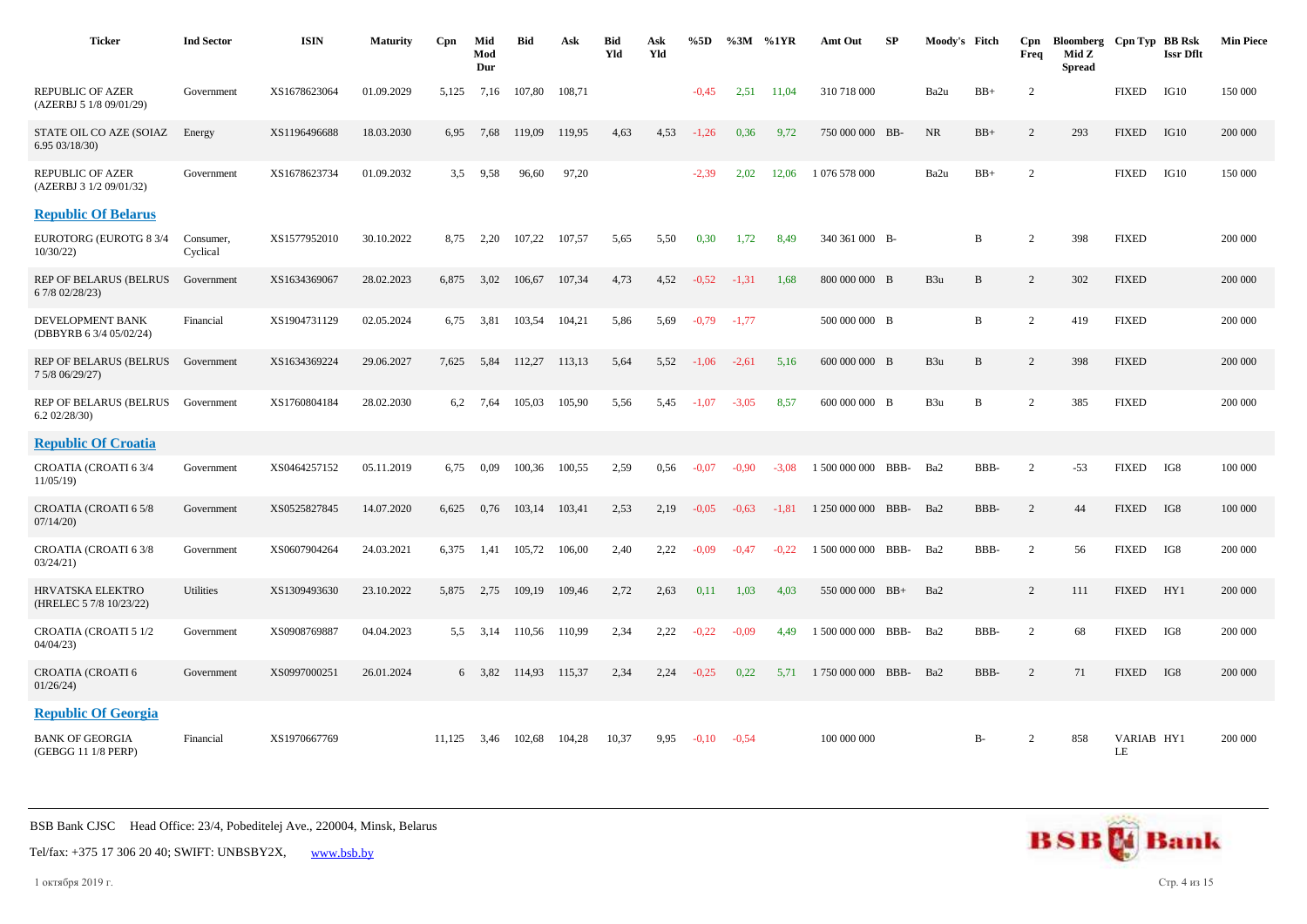| <b>Ticker</b>                                      | <b>Ind Sector</b> | <b>ISIN</b>         | <b>Maturity</b> | $C$ pn | Mid<br>Mod<br>Dur | <b>Bid</b> | Ask    | <b>Bid</b><br>Yld | Ask<br>Yld | %5D     | $\%3M$   | %1YR     | Amt Out            | SP        | Moody's Fitch  |             | Cpn<br>Freq    | Bloomberg Cpn Typ BB Rsk<br>Mid Z<br><b>Spread</b> |                  | <b>Issr Dflt</b> | <b>Min Piece</b> |
|----------------------------------------------------|-------------------|---------------------|-----------------|--------|-------------------|------------|--------|-------------------|------------|---------|----------|----------|--------------------|-----------|----------------|-------------|----------------|----------------------------------------------------|------------------|------------------|------------------|
| TBC BANK JSC (TBCBGE<br>10.775 PERP)               | Financial         | XS1843433126        |                 | 10,775 | 3,73              | 101,46     | 102,94 | 10,36             | 9,98       | 0,43    | 0,40     |          | 125 000 000        |           |                | $B-$        | $\overline{c}$ | 859                                                | VARIAB IG8<br>LE |                  | 200 000          |
| <b>GEORGIA REP OF (GEORG</b><br>6 7/8 04/12/21)    | Government        | XS0617134092        | 12.04.2021      | 6,875  | 1,41              | 105,70     | 106,40 | 3,02              | 2,57       | 0,04    | 0,23     | 0,77     | 500 000 000 BB-    |           | Ba2            | BB          | 2              | 104                                                | <b>FIXED</b>     |                  | 200 000          |
| <b>GEORGIAN OIL (GEOROG 6</b><br>$3/4$ 04/26/21)   | Energy            | XS1319820384        | 26.04.2021      | 6,75   | 1,44              | 104.11     | 104,33 | 4,01              | 3,87       | $-0,34$ | $-0,30$  | 1.06     | $250000000$ B+     |           |                | BB          | $\overline{c}$ | 223                                                | <b>FIXED</b>     | IG8              | 200 000          |
| <b>GEORGIAN RAILWAY</b><br>(GRAIL 7 3/4 07/11/22)  | Industrial        | XS0800346362        | 11.07.2022      | 7,75   | 2,47              | 109.59     | 109,95 | 4,05              | 3,92       | $-0,24$ | 0,55     | 3.17     | $500000000$ B+     |           |                | BB-         | $\overline{2}$ | 240                                                | <b>FIXED</b>     |                  | 200 000          |
| <b>BANK OF GEORGIA</b><br>(GEBGG 6 07/26/23)       | Financial         | XS1405775880        | 26.07.2023      |        | $6\quad 3.35$     | 102,96     | 103,24 | 5,13              | 5,05       | $-0.18$ | 1,93     | 5,33     | 350 000 000        |           | Ba2            | BB-         | 2              | 357                                                | <b>FIXED</b>     | HY1              | 200 000          |
| <b>JSC GEORGIA CAP</b><br>(GEOCAP 6 1/8 03/09/24)  | Financial         | XS1778929478        | 09.03.2024      | 6,125  | 3,78              | 94,51      | 95,01  | 7,61              | 7,47       | $-0.03$ | 0,62     | 2,63     | $300\ 000\ 000$ B+ |           | B2             |             | $\overline{2}$ | 601                                                | <b>FIXED</b>     | IG8              | 200 000          |
| SILKNET JSC (SILNET 11<br>04/02/24                 | Communications    | XS1843443430        | 02.04.2024      |        | 11 3,55           | 108,48     | 108,82 | 8,68              | 8,59       | 0,07    | 2,37     |          | 200 000 000        |           | B1             | $B+$        | $\overline{c}$ | 711                                                | <b>FIXED</b>     | HY4              | 200 000          |
| TBC BANK JSC (TBCBGE 5<br>$3/4$ 06/19/24)          | Financial         | XS1843434363        | 19.06.2024      | 5,75   | 4,02              | 100,79     | 101,24 | 5,55              | 5,45       | 0,68    | 1,40     |          | 300 000 000        |           | Ba2            | BB-         | 2              | 398                                                | <b>FIXED</b>     | IG8              | 200 000          |
| <b>Republic Of Kazakhstan</b>                      |                   |                     |                 |        |                   |            |        |                   |            |         |          |          |                    |           |                |             |                |                                                    |                  |                  |                  |
| KAZAKH DEVELOPME<br>(DBKAZ 6 1/2 06/03/20)         | Financial         | XS0220743776        | 03.06.2020      | 6.5    | 0.64              | 102.30     | 102,96 | 2,99              | 2,01       | $-0.01$ | $-0.49$  | $-1.69$  | 100 000 000 BB+    |           | Baa3           | BBB-        | 2              | 52                                                 | <b>FIXED</b>     | IG4              | 1 0 0 0          |
| <b>HALYK SAVINGS BK</b><br>(HSBKKZ 7 1/4 01/28/21) | Financial         | XS0583796973        | 28.01.2021      | 7,25   | 1,25              | 105,38     | 105,64 | 3,06              | 2,86       | $-0.02$ | 0,23     | $-0.80$  | 500 000 000 BB     |           | Ba3            | $_{\rm BB}$ | $\overline{2}$ | 120                                                | <b>FIXED</b>     | IG4              | 200 000          |
| KAZMUNAYGAS NAT<br>(KZOKZ 3 7/8 04/19/22)          | Energy            | XS1595713279        | 19.04.2022      | 3,875  | 2,38              | 102,52     | 102,89 | 2,84              | 2,69       | $-0.32$ | 0,29     | 2,92     | 500 000 000 BB     |           | Baa3           | BBB-        | $\overline{2}$ | 117                                                | <b>FIXED</b>     | IG3              | 200 000          |
| <b>EASTCOMTRANS (EASTCM</b><br>8 04/22/22)         | Industrial        | XS0918292151        | 22.04.2022      | 8      | 1,76              | 95,32      | 97,14  | 10,61             | 9,57       | 0,39    | 0,26     | 2,12     | 31 797 000         |           | B <sub>3</sub> | <b>WD</b>   | $\overline{2}$ |                                                    | <b>FIXED</b>     | IG10             | 200 000          |
| <b>FORTEBANK (ALLIBK 14</b><br>06/30/22            | Financial         | <b>USY2497PAD51</b> | 30.06.2022      | 14     | 2,26              | 117,85     | 118,14 | 6,75              | 6,64       | 0,00    |          | $-19,12$ | 63 147 384 B+      |           |                | <b>NR</b>   | $\overline{c}$ | 836                                                | <b>FIXED</b>     | HY1              | 1 0 0 0          |
| NOSTRUM OIL & GA<br>(NOGLN 8 07/25/22)             | Energy            | <b>USN64884AB02</b> | 25.07.2022      | 8      | 2,03              | 51,47      | 53,56  | 37,24             | 35,34      | 2,05    | $-21,41$ | $-45,00$ | 725 000 000        | $CCC+ B3$ |                |             | 2              | 3 4 6 6                                            | <b>FIXED</b>     | HY <sub>6</sub>  | 200 000          |
| KAZAKH DEVELOPME<br>(DBKAZ 4 1/8 12/10/22)         | Financial         | XS0860582435        | 10.12.2022      | 4,125  | 2,94              | 103,65     | 104,14 | 2,92              | 2,76       | $-0.19$ | 2,21     | 5.01     | $1264004000$ BB+   |           | Baa3           | BBB-        | 2              | 123                                                | <b>FIXED</b>     | IG4              | 200 000          |
| <b>KAZKOMMERTSBANK</b><br>(HSBKKZ 5 1/2 12/21/22)  | Financial         | XS0867478124        | 21.12.2022      | 5.5    | 0,08              | 100,52     | 100,81 | $-1,42$           | $-5,16$    | $-0,17$ | 0.65     | 0,60     | 548 012 457 BB     |           |                | BB          | $\overline{2}$ | $-544$                                             | <b>FIXED</b>     | IG4              | $\mathbf{1}$     |



Tel/fax: +375 17 306 20 40; SWIFT: UNBSBY2X, [www.bsb.by](https://www.bsb.by/)

1 октября 2019 г. Стр. 5 из 15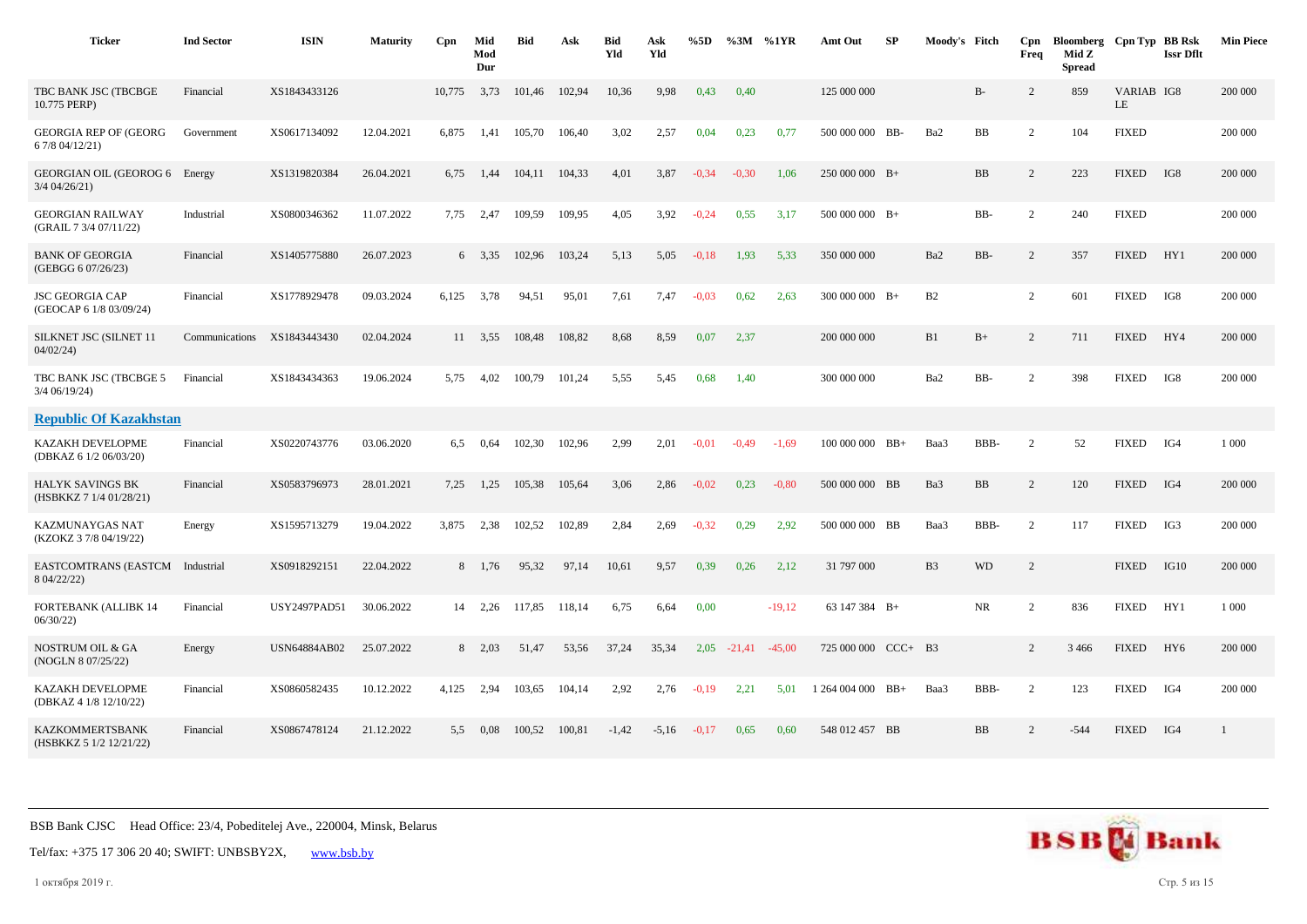| <b>Ticker</b>                                     | <b>Ind Sector</b> | <b>ISIN</b>         | <b>Maturity</b> | Cpn   | Mid<br>Mod<br>Dur | Bid    | Ask    | <b>Bid</b><br>Yld | Ask<br>Yld | %5D     | $\%3M$ %1YR     |         | Amt Out             | SP   | Moody's Fitch |            | Cpn<br>Freq    | Bloomberg Cpn Typ BB Rsk<br>Mid Z<br><b>Spread</b> |              | <b>Issr Dflt</b> | <b>Min Piece</b> |
|---------------------------------------------------|-------------------|---------------------|-----------------|-------|-------------------|--------|--------|-------------------|------------|---------|-----------------|---------|---------------------|------|---------------|------------|----------------|----------------------------------------------------|--------------|------------------|------------------|
| KAZMUNAYGAS NAT<br>(KZOKZ 4.4 04/30/23)           | Energy            | XS0925015074        | 30.04.2023      | 4.4   | 3,25              | 105,19 | 105,63 | 2,86              | 2,73       | $-0.45$ | 0,72            | 5.23    | 406 564 000 BB      |      | Baa3          | BBB-       | 2              | 126                                                | <b>FIXED</b> | IG3              | 200 000          |
| KAZAKHSTAN (KAZAKS 3<br>$7/8$ 10/14/24)           | Government        | XS1120709669        | 14.10.2024      | 3,875 |                   | 107,47 |        | 2,30              |            |         |                 |         | 1 500 000 000 BBB-  |      | Baa3          | <b>BBB</b> | $\overline{2}$ |                                                    | <b>FIXED</b> | HY <sub>6</sub>  | 200 000          |
| <b>ALLIANCE BANK (ALLIBK</b><br>11 3/4 12/15/24)  | Financial         | XS1153772725        | 15.12.2024      | 11,75 | 0,19              | 110,05 | 110,34 | $-1,87$           | $-3,16$    | $-0.04$ | 0,30            | $-2,05$ | 162 641 875 B+      |      |               | B          | 2              | $-131$                                             | <b>FIXED</b> | HY1              |                  |
| <b>NOSTRUM OIL &amp; GA</b><br>(NOGLN 7 02/16/25) | Energy            | <b>USN64884AD67</b> | 16.02.2025      |       | 7, 3, 72          | 53,14  | 53,68  | 22,43             | 22,16      | 0,64    | $-16,37 -39,67$ |         | 400 000 000 CCC+ B3 |      |               |            | 2              | 2077                                               | <b>FIXED</b> | HY <sub>6</sub>  | 200 000          |
| KAZMUNAYGAS NAT<br>(KZOKZ 4 3/4 04/24/25)         | Energy            | XS1807299174        | 24.04.2025      | 4,75  | 4,82              | 109,13 | 109,61 | 2,96              | 2,87       | $-0.99$ | 2,46            | 8,23    | 500 000 000         |      | Baa3          | BBB-       | 2              | 140                                                | <b>FIXED</b> | IG3              | 200 000          |
| KAZAKHSTAN (KAZAKS 5<br>$1/8$ 07/21/25)           | Government        | XS1263054519        | 21.07.2025      | 5,125 |                   |        |        |                   |            |         |                 |         | 2 500 000 000       | BBB- | Baa3          | <b>BBB</b> | 2              |                                                    | <b>FIXED</b> | HY <sub>6</sub>  | 200 000          |
| <b>TENGIZCH FIN INT</b><br>(TENGIZ 4 08/15/26)    | Energy            | USG87602AA90        | 15.08.2026      | 4     | 5,78              | 104,64 | 105,04 | 3,21              | 3,15       | $-0,47$ | 2,75            | 10,72   | 1 000 000 000       | BBB  | Baa2          |            | $\overline{2}$ | 167                                                | <b>FIXED</b> |                  | 200 000          |
| KAZMUNAYGAS NAT<br>(KZOKZ 4 3/4 04/19/27)         | Energy            | XS1595713782        | 19.04.2027      | 4,75  | 6,25              | 108,40 | 108,95 | 3,47              | 3,39       | $-1,60$ | 1,13            | 8,29    | 1 000 000 000 BB    |      | Baa3          | BBB-       | 2              | 191                                                | <b>FIXED</b> | IG3              | 200 000          |
| KAZTRANSGAS JSC<br>(KZTGKZ 4 3/8 09/26/27)        | Energy            | XS1682544157        | 26.09.2027      | 4.375 | 6,73              | 104,95 | 105,63 | 3,65              | 3,56       | $-0,78$ | 2,64            | 10,49   | 750 000 000         |      | Baa3          | BBB-       | 2              | 208                                                | <b>FIXED</b> | IG4              | 200 000          |
| <b>KAZAKHSTAN TEMIR</b><br>(KTZKZ 4.85 11/17/27)  | Industrial        | XS1713475132        | 17.11.2027      | 4.85  | 6,66              | 109,80 | 110.42 | 3,46              | 3,37       | $-1,27$ | 2,98            | 10.87   | 780 000 000         |      | Baa3          | BBB-       | 2              | 188                                                | <b>FIXED</b> | HY2              | 200 000          |
| KAZMUNAYGAS NAT<br>(KZOKZ 5 3/8 04/24/30)         | Energy            | XS1807300105        | 24.04.2030      | 5,375 | 8,03              | 112,79 | 113,41 | 3,89              | 3,82       | $-3,28$ | 1,76            | 10,95   | 1 250 000 000       |      | Baa3          | BBB-       | $\overline{c}$ | 228                                                | <b>FIXED</b> | IG3              | 200 000          |
| <b>KAZAKHSTAN TEMIR</b><br>(KTZKZ 6.95 07/10/42)  | Industrial        | XS0799658637        | 10.07.2042      | 6,95  | 12,81             | 134,02 | 134,90 | 4,54              | 4,49       | $-2,93$ | 7,79            | 22,36   | 1 100 000 000 BB-   |      | Baa3          | BBB-       | 2              | 284                                                | <b>FIXED</b> | HY <sub>2</sub>  | 200 000          |
| KAZAKHSTAN (KAZAKS 4<br>$7/8$ 10/14/44)           | Government        | XS1120709826        | 14.10.2044      | 4,875 | 15,11             | 119,81 | 120,60 | 3,66              | 3,62       | $-2,13$ | 4,15            | 17,29   | 1 000 000 000       | BBB- | Baa3          | <b>BBB</b> | $\overline{2}$ | 187                                                | <b>FIXED</b> | HY <sub>6</sub>  | 200 000          |
| KAZAKHSTAN (KAZAKS 6<br>$1/2$ 07/21/45)           | Government        | XS1263139856        | 21.07.2045      |       | 6,5 14,59         | 144,82 | 145,65 | 3,77              | 3,73       | $-2,14$ | 4,57            | 17,69   | 1 500 000 000 BBB-  |      | Baa3          | <b>BBB</b> | 2              | 198                                                | <b>FIXED</b> | HY <sub>6</sub>  | 200 000          |
| KAZMUNAYGAS NAT<br>(KZOKZ 5 3/4 04/19/47)         | Energy            | XS1595714087        | 19.04.2047      |       | 5,75 14,53        | 117,61 | 118,49 | 4,61              | 4,56       | $-3,22$ | 3,93            | 20.18   | 1 250 000 000 BB    |      | Baa3          | BBB-       | 2              | 290                                                | <b>FIXED</b> | IG3              | 200 000          |
| KAZMUNAYGAS NAT<br>(KZOKZ 6 3/8 10/24/48)         | Energy            | XS1807299331        | 24.10.2048      |       | 6,375 14,44       | 124,85 | 125,44 | 4,78              | 4,75       | $-3,02$ | 4,63            | 19,69   | 1 500 000 000       |      | Baa3          | BBB-       | 2              | 308                                                | <b>FIXED</b> | IG3              | 200 000          |
|                                                   |                   |                     |                 |       |                   |        |        |                   |            |         |                 |         |                     |      |               |            |                |                                                    |              |                  |                  |

**Republic Of Lithuania**

BSB Bank CJSC Head Office: 23/4, Pobeditelej Ave., 220004, Minsk, Belarus

Tel/fax: +375 17 306 20 40; SWIFT: UNBSBY2X, [www.bsb.by](https://www.bsb.by/)

1 октября 2019 г. Стр. 6 из 15

![](_page_5_Picture_5.jpeg)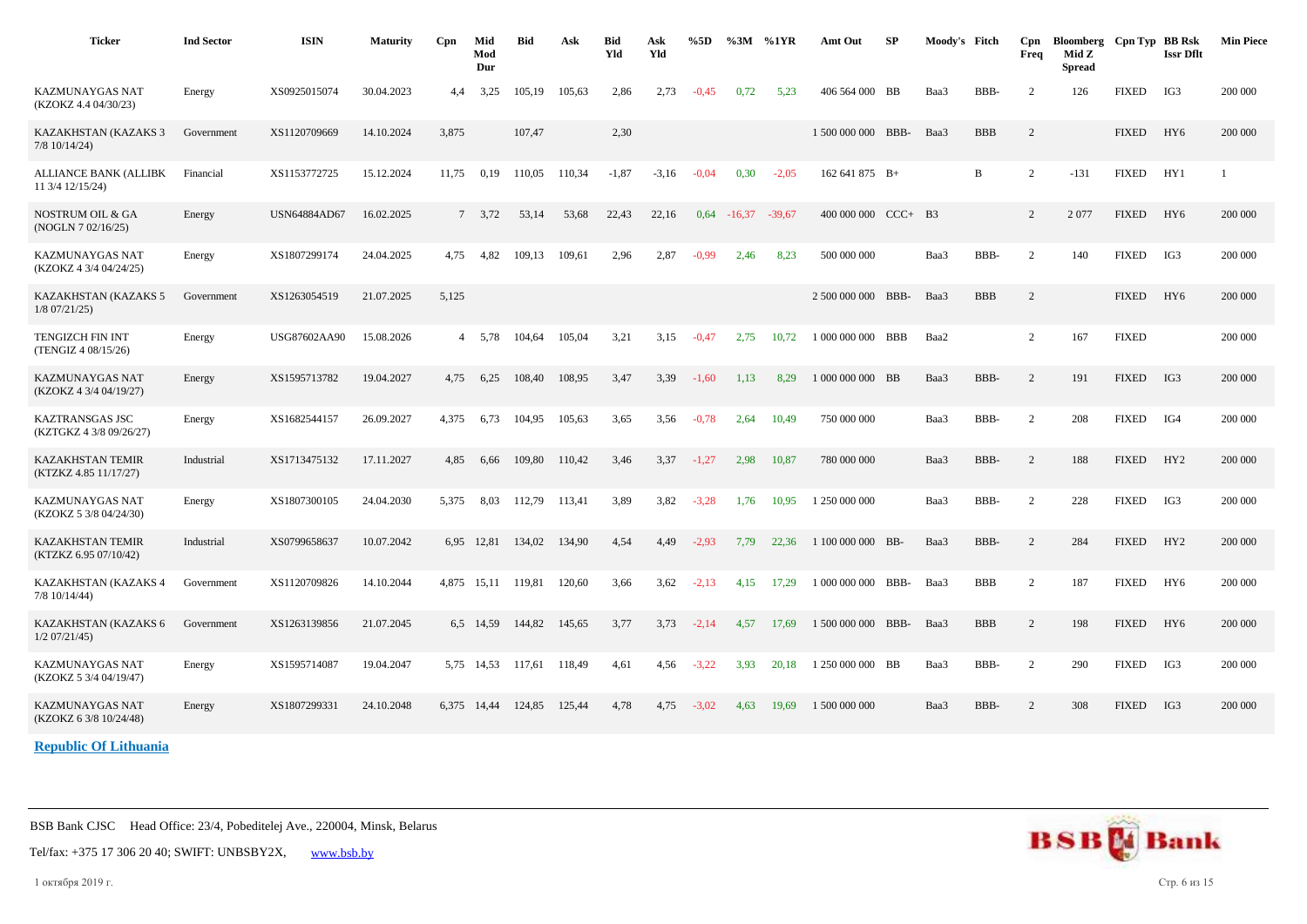| <b>Ticker</b>                                         | <b>Ind Sector</b>          | <b>ISIN</b>  | <b>Maturity</b> | Cpn   | Mid<br>Mod<br>Dur | <b>Bid</b> | Ask    | <b>Bid</b><br>Yld | Ask<br>Yld | %5D     | $\%3M$ %1YR |         | Amt Out           | SP  | Moody's Fitch   |       | Cpn<br>Freq    | Bloomberg Cpn Typ BB Rsk<br>Mid Z<br><b>Spread</b> |                  | <b>Issr Dflt</b> | <b>Min Piece</b> |
|-------------------------------------------------------|----------------------------|--------------|-----------------|-------|-------------------|------------|--------|-------------------|------------|---------|-------------|---------|-------------------|-----|-----------------|-------|----------------|----------------------------------------------------|------------------|------------------|------------------|
| LITHUANIA (LITHUN 7 3/8<br>02/11/20                   | Government                 | XS0485991417 | 11.02.2020      | 7,375 | 0,35              | 101,68     | 101,95 | 2,59              | 1,83       | $-0.09$ | $-1,23$     | $-3,72$ | 1 800 000 000 A   |     | A <sub>3</sub>  | A-    | $\overline{c}$ | 10                                                 | <b>FIXED</b>     | IG10             | 100 000          |
| LITHUANIA (LITHUN 6 1/8<br>03/09/21                   | Government                 | XS0602546136 | 09.03.2021      | 6,125 | 1,38              | 105,53     | 105,79 | 2,18              | 2,00       | $-0.09$ | $-0,57$     | $-0.87$ | 1 500 000 000 A   |     | A <sub>3</sub>  | A-    | $\overline{c}$ | 33                                                 | <b>FIXED</b>     | IG10             | 100 000          |
| LITHUANIA (LITHUN 6 5/8<br>02/01/22                   | Government                 | XS0739988086 | 01.02.2022      | 6,625 | 2,16              | 110,28     | 110,58 | 2,08              | 1,95       | $-0,12$ | $-0,17$     | 0,17    | 1 500 000 000 A   |     | A <sub>3</sub>  | A-    | 2              | 35                                                 | <b>FIXED</b>     | IG10             | 200 000          |
| <b>Republic Of Moldova</b>                            |                            |              |                 |       |                   |            |        |                   |            |         |             |         |                   |     |                 |       |                |                                                    |                  |                  |                  |
| <b>ARAGVI FINANCE</b><br>(ARAGVI 12 04/09/24)         | Consumer, Non-<br>cyclical | XS1960552823 | 09.04.2024      |       | 12 3,28           | 104,86     | 105,22 | 10,62             | 10,52      | $-0,26$ | 4,37        |         | 300 000 000 B-    |     |                 | B     | $\overline{2}$ | 904                                                | <b>FIXED</b>     |                  | 200 000          |
| <b>Republic Of Serbia</b>                             |                            |              |                 |       |                   |            |        |                   |            |         |             |         |                   |     |                 |       |                |                                                    |                  |                  |                  |
| SERBIA REPUBLIC (SERBIA Government<br>4 7/8 02/25/20) |                            | XS0893103852 | 25.02.2020      | 4,875 | 0.39              | 100.79     | 101,02 | 2,83              | 2,27       | $-0.04$ | $-0.38$     | $-0.56$ | 800 000 000 BB    |     | Ba3             | $BB+$ | 2              | 46                                                 | <b>FIXED</b>     | IG1              | 200 000          |
| SERBIA REPUBLIC (SERBIA Government<br>7 1/4 09/28/21) |                            | XS0680231908 | 28.09.2021      | 7,25  | 1,87              | 109,24     | 109,60 | 2,45              | 2,28       | $-0.09$ | $-0,27$     | 0,37    | 1 600 000 000 BB  |     | Ba3             | $BB+$ | $\overline{2}$ | 68                                                 | <b>FIXED</b>     | IG1              | 200 000          |
| <b>Republic Of Slovenia</b>                           |                            |              |                 |       |                   |            |        |                   |            |         |             |         |                   |     |                 |       |                |                                                    |                  |                  |                  |
| SLOVENIA (SLOVEN 5 1/2<br>10/26/22                    | Government                 | XS0847086237 | 26.10.2022      | 5.5   | 2,79              | 110,03     | 111,03 | 2,10              | 1,78       | 0,04    | 0,64        | 2,82    | 272 510 000       | AA- | Baa1            | A     | $\overline{2}$ | 33                                                 | <b>FIXED</b>     | IG8              | 200 000          |
| SLOVENIA (SLOVEN 5.85<br>05/10/23                     | Government                 | XS0927637818 | 10.05.2023      | 5,85  | 3,23              | 113,26     | 114,07 | 2,02              | 1,80       | $-0,08$ | 1,00        | 2,73    | 133 167 000 AA-   |     | Baa1            | A     | $\overline{2}$ | 33                                                 | <b>FIXED</b>     | IG8              | 200 000          |
| SLOVENIA (SLOVEN 5 1/4<br>02/18/24                    | Government                 | XS0982709221 | 18.02.2024      | 5,25  | 3,93              | 113,09     | 113,94 | 2,10              | 1,91       | $-0.07$ | 1,07        | 4,90    | 1 250 000 000 AA- |     | Baa1            | A     | 2              | 42                                                 | <b>FIXED</b>     | IG8              | 200 000          |
| <b>Russian Federation</b>                             |                            |              |                 |       |                   |            |        |                   |            |         |             |         |                   |     |                 |       |                |                                                    |                  |                  |                  |
| ALFA BANK (ALFARU 6.95<br>PERP)                       | Financial                  | XS1760786340 |                 | 6.95  | 3,10              | 99,00      | 100,01 | 7,27              | 6,95       | $-0.04$ | 1,94        | 10,57   | 500 000 000       |     | B2              | B     | $\overline{4}$ | 551                                                | VARIAB IG3<br>LE |                  | 200 000          |
| TINKOFF CREDIT (AKBHC 9<br>$1/4$ PERP)                | Financial                  | XS1631338495 |                 | 9,25  | 2,57              | 104,54     | 105,59 | 7,52              | 7,13       | $-0,23$ | 0,34        | 7,87    | 300 000 000       |     |                 | $B-$  | $\overline{4}$ | 570                                                | VARIAB IG2<br>LE |                  | 200 000          |
| ALFA BANK (ALFARU 8<br>PERP)                          | Financial                  | XS1513741311 |                 | 8     | 2.09              | 102,12     | 102,86 | 7,01              | 6,66       | $-0,12$ | $-0.59$     | 7,32    | 700 000 000       |     | B <sub>2u</sub> | B     | $\overline{4}$ | 517                                                | VARIAB IG3<br>LE |                  | 200 000          |
| <b>CREDIT BANK OF M</b><br>(CRBKMO 8 7/8 PERP)        | Financial                  | XS1601094755 |                 | 8,875 | 2,57              | 83,47      | 84,33  | 15,70             | 15,31      | 5,03    | 0,67        | 3,95    | 670 000 000       |     | Caa2u           | $B-$  | $\overline{4}$ | 1 3 8 9                                            | VARIAB IG9<br>LE |                  | 200 000          |
| PROMSVYAZBK (PROMBK<br>5 1/4 10/19/19)                | Financial                  | XS1506500039 | 19.10.2019      | 5.25  | 0,04              | 97.30      | 98,71  | 66,26             | 34.02      | 0,00    | 1.55        | 10,66   | 69 152 000 BB-    |     | Ba3u            |       | $\overline{2}$ |                                                    | <b>FIXED</b>     |                  | 200 000          |

![](_page_6_Picture_2.jpeg)

Tel/fax: +375 17 306 20 40; SWIFT: UNBSBY2X, [www.bsb.by](https://www.bsb.by/)

1 октября 2019 г. Стр. 7 из 15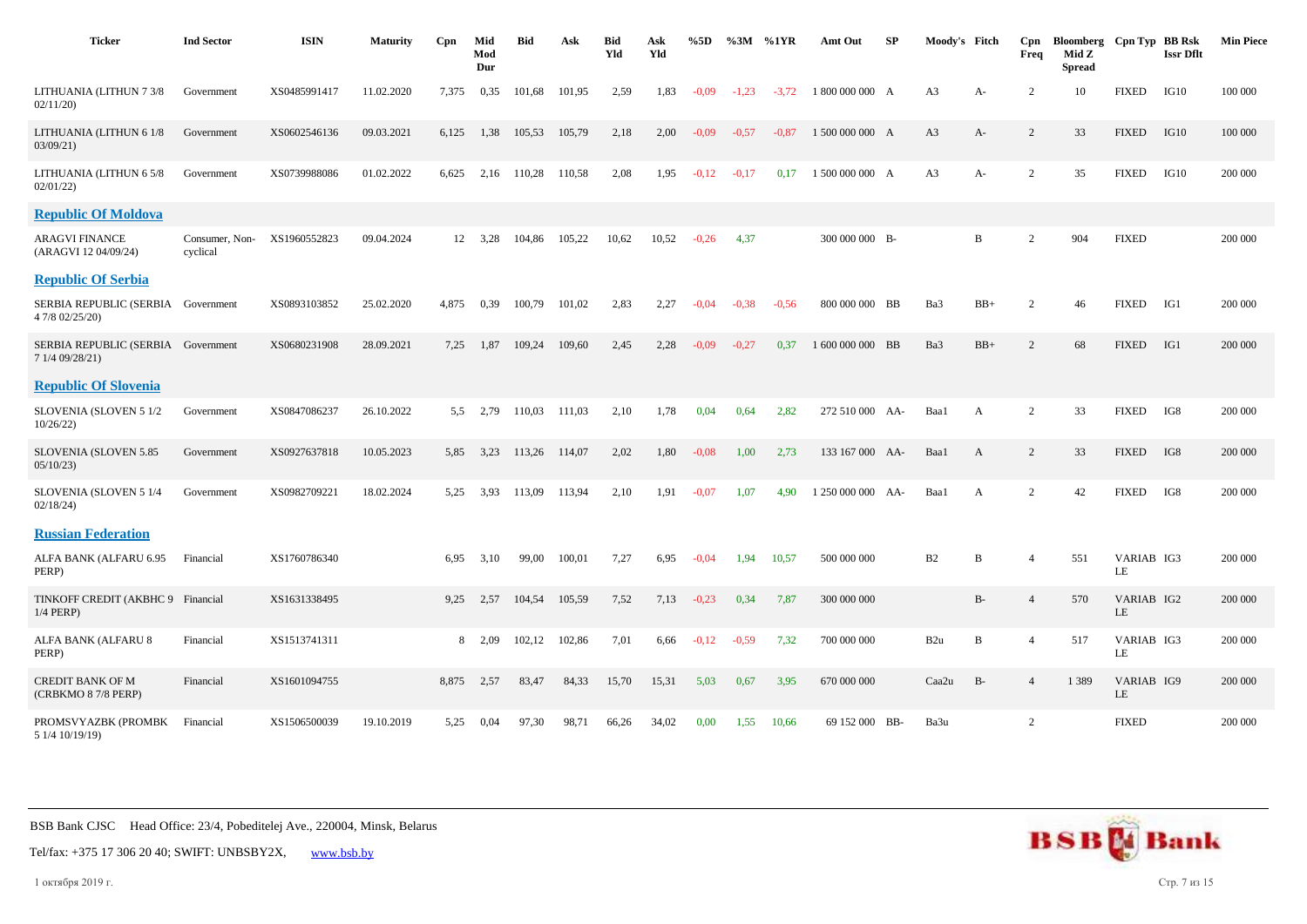| <b>Ticker</b>                                      | <b>Ind Sector</b>      | <b>ISIN</b>  | <b>Maturity</b> | Cpn   | Mid<br>Mod<br>Dur | <b>Bid</b> | Ask    | <b>Bid</b><br>Yld | Ask<br>Yld | %5D     | %3M     | %1YR    | Amt Out            | <b>SP</b> | Moody's Fitch  |                  | Cpn<br>Freq    | Bloomberg Cpn Typ BB Rsk<br>Mid Z<br><b>Spread</b> |              | <b>Issr Dflt</b> | <b>Min Piece</b> |
|----------------------------------------------------|------------------------|--------------|-----------------|-------|-------------------|------------|--------|-------------------|------------|---------|---------|---------|--------------------|-----------|----------------|------------------|----------------|----------------------------------------------------|--------------|------------------|------------------|
| LUKOIL INTL FIN (LUKOIL<br>7 1/4 11/05/19)         | Energy                 | XS0461926569 | 05.11.2019      | 7,25  | 0,09              | 100,37     | 100,47 | 3,00              | 1,93       | $-0.08$ | $-1,11$ | $-3,27$ | 600 000 000 BBB    |           | Baa2           | $BBB+$           | $\overline{2}$ | 32                                                 | <b>FIXED</b> | IG1              | 100 000          |
| <b>BANK OTKRITIE FI</b><br>(NMOSRM 4 1/2 11/11/19) | Financial              | XS1503160571 | 11.11.2019      | 4,5   | 0,11              | 100,02     | 100,25 | 4,24              | 2,12       | $-0,13$ | $-0.25$ | 0,30    | 400 000 000 NR     |           | Ba2            |                  | $\overline{c}$ |                                                    | <b>FIXED</b> | IG1              | 200 000          |
| <b>CREDIT EURO BK (FCFIN 8</b><br>$1/2$ 11/15/19)  | Financial              | XS0854763355 | 15.11.2019      | 8.5   | 0,12              | 99,96      | 100,47 | 8,61              | 4,30       | $-0,26$ | 0,28    | 2.26    | 250 000 000        |           | B <sub>2</sub> | BB-              | 2              |                                                    | <b>FIXED</b> | IG4              | 200 000          |
| <b>TNK-BP FINANCE</b><br>(TMENRU 7 1/4 02/02/20)   | Energy                 | XS0484209159 | 02.02.2020      | 7,25  | 0.33              | 101,55     | 101,91 | 2,49              | 1,43       | $-0,10$ | $-0,71$ | $-2,12$ | 500 000 000 BBB-   |           | Baa3           | <b>WD</b>        | $\overline{2}$ | $-13$                                              | <b>FIXED</b> | IG3              | 100 000          |
| <b>GAZPROM (GAZPRU 3.85</b><br>02/06/20            | Energy                 | XS0885733153 | 06.02.2020      | 3,85  | 0,34              | 100,26     | 100,60 | 3,05              | 2,06       | $-0.02$ | $-0.09$ | 0,66    | 800 000 000 BBB-   |           | Baa2           | <b>BBB</b>       | $\overline{c}$ | 45                                                 | <b>FIXED</b> | IG6              | 200 000          |
| OAO TMK (TRUBRU 63/4<br>04/03/20                   | Industrial             | XS0911599701 | 03.04.2020      | 6.75  | 0,49              | 101.81     | 102,02 | 3.07              | 2.66       | $-0.05$ | $-0.17$ | 1.94    | 500 000 000        | $B+*+$ B1 |                |                  | $\overline{c}$ | 83                                                 | <b>FIXED</b> | IG9              | 200 000          |
| EUROCHEM M & C C<br>(EUCHEM 3.8 04/12/20)          | <b>Basic Materials</b> | XS1495632298 | 12.04.2020      | 3.8   | 0.51              | 100,49     | 100,70 | 2,84              | 2,46       | 0,02    | 0.63    | 2,36    | 124 128 000 BB-    |           |                | BB               | $\overline{2}$ | 63                                                 | <b>FIXED</b> | IG9              | 200 000          |
| <b>METALLOINVEST FI</b><br>(METINR 5 5/8 04/17/20) | <b>Basic Materials</b> | XS0918297382 | 17.04.2020      | 5,625 | 0,52              | 101,48     | 101,49 | 5,89              | 5,76       | $-0,17$ | $-0,42$ | 0.96    | 270 615 000 BB+    |           | Ba1            | $BB+$            | $\overline{2}$ | 83                                                 | <b>FIXED</b> | IG7              | 200 000          |
| <b>EDC FINANCE DAC</b><br>(EDCLLI 4 7/8 04/17/20)  | Energy                 | XS0918604496 | 17.04.2020      | 4.875 | 0,52              | 101,00     | 101,08 | 2,99              | 2,84       | $-0.02$ | $-0.07$ | 1.45    | 62 539 000 BB+     |           |                | $BB+$            | 2              | 91                                                 | <b>FIXED</b> | HY <sub>2</sub>  | 200 000          |
| RUSSIA-EUROBOND<br>(RUSSIA 5 04/29/20)             | Government             | XS0504954347 | 29.04.2020      |       | $5\quad 0.55$     | 101,47     | 101,81 | 2,40              | 1,81       | $-0.06$ | $-0,26$ | $-0.30$ | 3 500 000 000 BBB- |           | Baa3           | <b>BBB</b>       | $\overline{2}$ | 9                                                  | <b>FIXED</b> | IG9              | 100 000          |
| POLYUS FINANCE P<br>(PGILLN 5 5/8 04/29/20)        | <b>Basic Materials</b> | XS0922301717 | 29.04.2020      | 5,625 | 0.55              | 101,57     | 101,69 | 2,84              | 2,63       | $-0.04$ | $-0,22$ | 1.08    | 677 482 000 BB     |           |                | BB               | 2              | 75                                                 | <b>FIXED</b> | IG1              | 200 000          |
| <b>MOBILE TELESYS</b><br>(MOBTEL 8 5/8 06/22/20)   | Communications         | XS0513723873 | 22.06.2020      | 8.625 | 0.69              | 104,25     | 104,47 | 2,61              | 2,32       | $-0,14$ | $-0.91$ | $-1,87$ | 306 886 000        | $BB+$     | Balu           | $BB+$            | $\overline{c}$ | 54                                                 | <b>FIXED</b> | IG4              | 100 000          |
| VNESHECONOMBANK<br>(VEBBNK 6.902 07/09/20)         | Financial              | XS0524610812 | 09.07.2020      | 6,902 | 0,74              | 102,87     | 103,18 | 3,07              | 2,68       | $-0,04$ | $-0,27$ | 2,37    | 1 600 000 000 BBB- |           |                | <b>BBB</b>       | 2              | 95                                                 | <b>FIXED</b> | IG9              | 100 000          |
| RUSSIAN RAIL (RURAIL<br>3.45 10/06/20)             | Industrial             | XS1501561739 | 06.10.2020      | 3,45  | 0,97              | 101,03     | 101,18 | 2,41              | 2,26       | $-0.03$ | 0,72    | 2,11    | 268 929 000 BBB-   |           |                | <b>BBB</b>       | $\overline{2}$ | 51                                                 | <b>FIXED</b> | HY <sub>2</sub>  | 200 000          |
| VTB BANK (VTB 6.551<br>10/13/20                    | Financial              | XS0548633659 | 13.10.2020      | 6,551 | 0,97              | 103,85     | 104,12 | 2,72              | 2,46       | $-0.07$ | $-0,23$ | 0.93    | 826 960 000 BBB-   |           | Baa3           | <b>WD</b>        | $\overline{c}$ | 77                                                 | <b>FIXED</b> | IG10             | 100 000          |
| MMC NORILSK NICK<br>(GMKNRM 5.55 10/28/20)         | <b>Basic Materials</b> | XS0982861287 | 28.10.2020      | 5,55  | 1,02              | 103,20     | 103,36 | 2,50              | 2,35       | $-0,11$ | 0,14    | 1.46    | 1 000 000 000 BBB- |           | Baa2           | BBB-<br>$\ast_-$ | 2              | 62                                                 | <b>FIXED</b> | IG1              | 200 000          |
| <b>ALROSA FINANCE</b><br>(ALRSRU 7 3/4 11/03/20)   | <b>Basic Materials</b> | XS0555493203 | 03.11.2020      | 7,75  | 1,02              | 105,57     | 105,67 | 2,51              | 2,41       | $-0.08$ | $-0,63$ | $-0.94$ | 494 384 000 BBB-   |           | Baa2           | BBB-             | 2              | 65                                                 | <b>FIXED</b> | IG1              | 200 000          |

![](_page_7_Picture_2.jpeg)

1 октября 2019 г. Стр. 8 из 15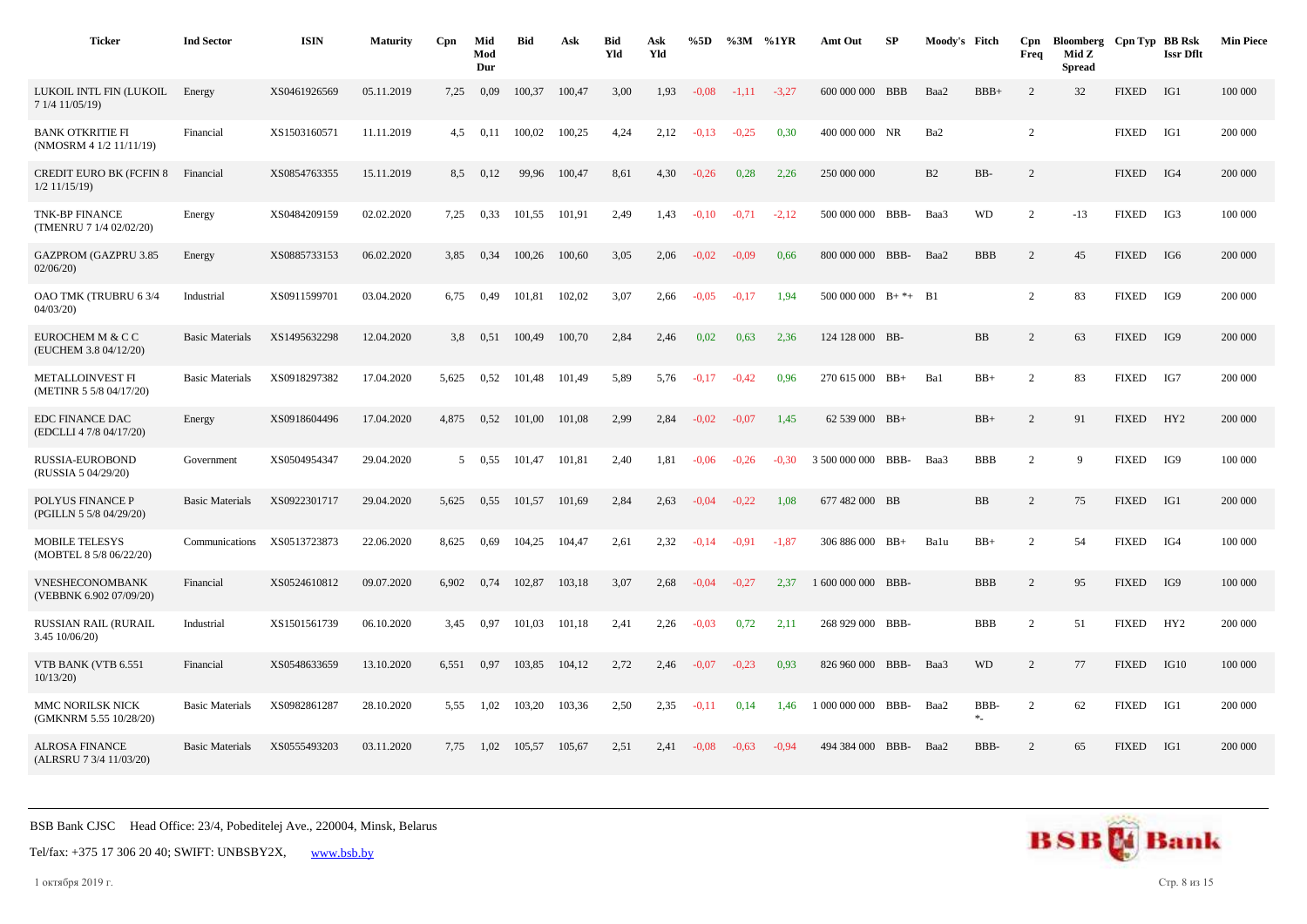| <b>Ticker</b>                                      | <b>Ind Sector</b>          | <b>ISIN</b>  | <b>Maturity</b> | Cpn           | Mid<br>Mod<br>Dur | <b>Bid</b> | Ask    | <b>Bid</b><br>Yld | Ask<br>Yld | %5D     | %3M      | %1YR    | Amt Out             | SP    | Moody's Fitch |            | Cpn<br>Freq    | Bloomberg Cpn Typ BB Rsk<br>Mid Z<br><b>Spread</b> |              | <b>Issr Dflt</b> | <b>Min Piece</b> |
|----------------------------------------------------|----------------------------|--------------|-----------------|---------------|-------------------|------------|--------|-------------------|------------|---------|----------|---------|---------------------|-------|---------------|------------|----------------|----------------------------------------------------|--------------|------------------|------------------|
| LUKOIL INTL FIN (LUKOIL<br>6 1/8 11/09/20)         | Energy                     | XS0554659671 | 09.11.2020      | 6,125         | 1,05              | 104,11     | 104,29 | 2,32              | 2,15       | $-0.04$ | 0,01     | 0.19    | 1 000 000 000       | BBB   | Baa2          | $BBB+$     | $\overline{c}$ | 44                                                 | <b>FIXED</b> | IG1              | 200 000          |
| GAZPROM (GAZPRU 5.999<br>01/23/21                  | Energy                     | XS0708813810 | 23.01.2021      | 5,999         | 1,25              | 104,54     | 104,86 | 2,44              | 2,20       | $-0.07$ | $-0.09$  | 1,68    | 600 000 000         | BBB-  | Baa2          | <b>BBB</b> | $\overline{c}$ | 57                                                 | <b>FIXED</b> | IG <sub>6</sub>  | 200 000          |
| EVRAZ P (EVRAZ 8 1/4<br>01/28/21                   | <b>Basic Materials</b>     | XS1319822752 | 28.01.2021      | 8.25          | 1,25              | 106,86     | 107.06 | 2,91              | 2,76       | 0,12    | $-0,14$  | 1,37    | 750 000 000 BB+     |       |               | $BB+$      | 2              | 108                                                | <b>FIXED</b> | IG7              | 200 000          |
| VIMPEL COM (VIP 7.748<br>02/02/21                  | Communications             | XS0587031096 | 02.02.2021      | 7,748         | 1,26              | 106,95     | 107,22 | 2,41              | 2,21       | $-0.06$ | $-0,10$  | 0,37    | 261 998 000 BB+     |       | Ba2u          | BBB-       | $\overline{c}$ | 55                                                 | <b>FIXED</b> | IG10             | 200 000          |
| NOVATEK OAO (NVTKRM<br>6.60402/03/21               | Energy                     | XS0588433267 | 03.02.2021      | 6,604         | 1,27              | 105,52     | 105,63 | 2,37              | 2,29       | $-0.06$ | 0,02     | 0.98    | 650 000 000 BBB     |       | Baa2          | <b>BBB</b> | $\overline{2}$ | 58                                                 | <b>FIXED</b> | IG1              | 200 000          |
| ALFA BANK (ALFARU 7 3/4<br>04/28/21                | Financial                  | XS0620695204 | 28.04.2021      | 7.75          | 1.44              | 107.13     | 107,21 | 3.06              | 3,01       | $-0.08$ | $-0.03$  | 1.66    | 1 000 000 000       | $BB+$ | Ba1           | $BB+$      | $\overline{2}$ | 134                                                | <b>FIXED</b> | IG3              | 200 000          |
| <b>ABIGROVE (CHMFRU 0 1/2</b><br>04/29/21          | <b>Basic Materials</b>     | XS1403868398 | 29.04.2021      | $0.5^{\circ}$ | 1,84              | 167,38     | 167,91 | $-29,86$          | $-30,03$   | $-1,78$ | $-13,84$ | $-0,30$ | 135 000 000         |       |               | <b>BBB</b> | $\overline{c}$ |                                                    | <b>FIXED</b> | IG1              | 200 000          |
| SBERBANK (SBERRU 5.717<br>06/16/21)                | Financial                  | XS0638572973 | 16.06.2021      | 5.717         | 1,60              | 104,92     | 105,29 | 2.74              | 2,52       | $-0.03$ | 0.83     | 2.98    | 1 000 000 000       |       | Baa3          | <b>BBB</b> | 2              | 95                                                 | <b>FIXED</b> | IG5              | 200 000          |
| <b>GTLK EUROPE DAC</b><br>(GTLKOA 5.95 07/19/21)   | Financial                  | XS1449458915 | 19.07.2021      | 5.95          | 1,68              | 103,81     | 103,95 | 3,73              | 3,65       | $-0,29$ | 0,15     | 6,40    | 500 000 000         |       | Ba2           | $BB+$      | $\overline{c}$ | 202                                                | <b>FIXED</b> | HY <sub>2</sub>  | 200 000          |
| SEVERSTAL OAO<br>(CHMFRU 3.85 08/27/21)            | <b>Basic Materials</b>     | XS1567051443 | 27.08.2021      | 3,85          | 1,82              | 102,00     | 102,40 | 2,76              | 2,55       | $-0,10$ | 1,17     | 5,15    | 500 000 000 BBB-    |       |               | <b>BBB</b> | $\overline{c}$ | 100                                                | <b>FIXED</b> | IG1              | 200 000          |
| <b>O1 PROPERTIES (OPRORU 8</b><br>$1/4$ 09/27/21)  | Financial                  | XS1495585355 | 27.09.2021      | 8,25          | 1,53              |            |        |                   |            |         |          |         | 350 000 000 CCC-    |       | Caa1          |            | 2              |                                                    | <b>FIXED</b> | HY <sub>6</sub>  | 200 000          |
| PHOSAGRO (PHORRU 3.95<br>11/03/21                  | <b>Basic Materials</b>     | XS1599428726 | 03.11.2021      | 3.95          | 1,96              | 101.96     | 102,15 | 2,97              | 2,88       | $-0.10$ | 1,16     | 5,30    | 500 000 000         | BBB-  | Baa3          | BBB-       | 2              | 128                                                | <b>FIXED</b> | IG1              | 200 000          |
| <b>CREDIT BANK OF M</b><br>(CRBKMO 5 7/8 11/07/21) | Financial                  | XS1510534677 | 07.11.2021      | 5,875         | 1,91              | 101,49     | 102,16 | 5,11              | 4,78       | 0,20    | 1,05     | 4,93    | 500 000 000 BB-     |       |               | BB         | $\overline{c}$ | 330                                                | <b>FIXED</b> | IG9              | 200 000          |
| <b>HACIENDA INVST</b><br>(HCDNDA 5 7/8 11/11/21)   | Industrial                 | XS1516324321 | 11.11.2021      | 5,875         | 1,94              | 104,51     | 104,63 | 3,63              | 3,57       | $-0.09$ | 0.93     | 5,66    | 350 000 000 NR      |       |               | $BB+$      | $\overline{c}$ | 196                                                | <b>FIXED</b> | IG10             | 200 000          |
| <b>GLOBAL PORTS FIN</b><br>(GLPRLI 6.872 01/25/22) | Consumer, Non-<br>cyclical | XS1319813769 | 25.01.2022      | 6,872         | 2,12              | 107,53     | 107,71 | 3,45              | 3,37       | $-0,24$ | 1,56     | 5,98    | 283 087 000         |       | Ba3           | $\rm BB+$  | $\sqrt{2}$     | 179                                                | <b>FIXED</b> | IG9              | 200 000          |
| EVRAZ P (EVRAZ 6 3/4<br>01/31/22                   | <b>Basic Materials</b>     | XS1405775377 | 31.01.2022      | 6.75          | 2,14              | 107,96     | 108,15 | 3,17              | 3,09       | $-0.13$ | 1,23     | 5.19    | $500\,000\,000$ BB+ |       |               | $BB+$      | $\overline{2}$ | 151                                                | <b>FIXED</b> | IG7              | 200 000          |
| RUSAL CAPITAL DA<br>(RUALRU 5 1/8 02/02/22)        | <b>Basic Materials</b>     | XS1533921299 | 02.02.2022      | 5,125         | 2,16              | 101,55     | 102,08 | 4,42              | 4,17       | $-0,39$ | 0,92     |         | 600 000 000         |       | B1            | NR         | $\overline{2}$ | 262                                                | <b>FIXED</b> | IG8              | 200 000          |

![](_page_8_Picture_2.jpeg)

Tel/fax: +375 17 306 20 40; SWIFT: UNBSBY2X, [www.bsb.by](https://www.bsb.by/)

1 октября 2019 г. Стр. 9 из 15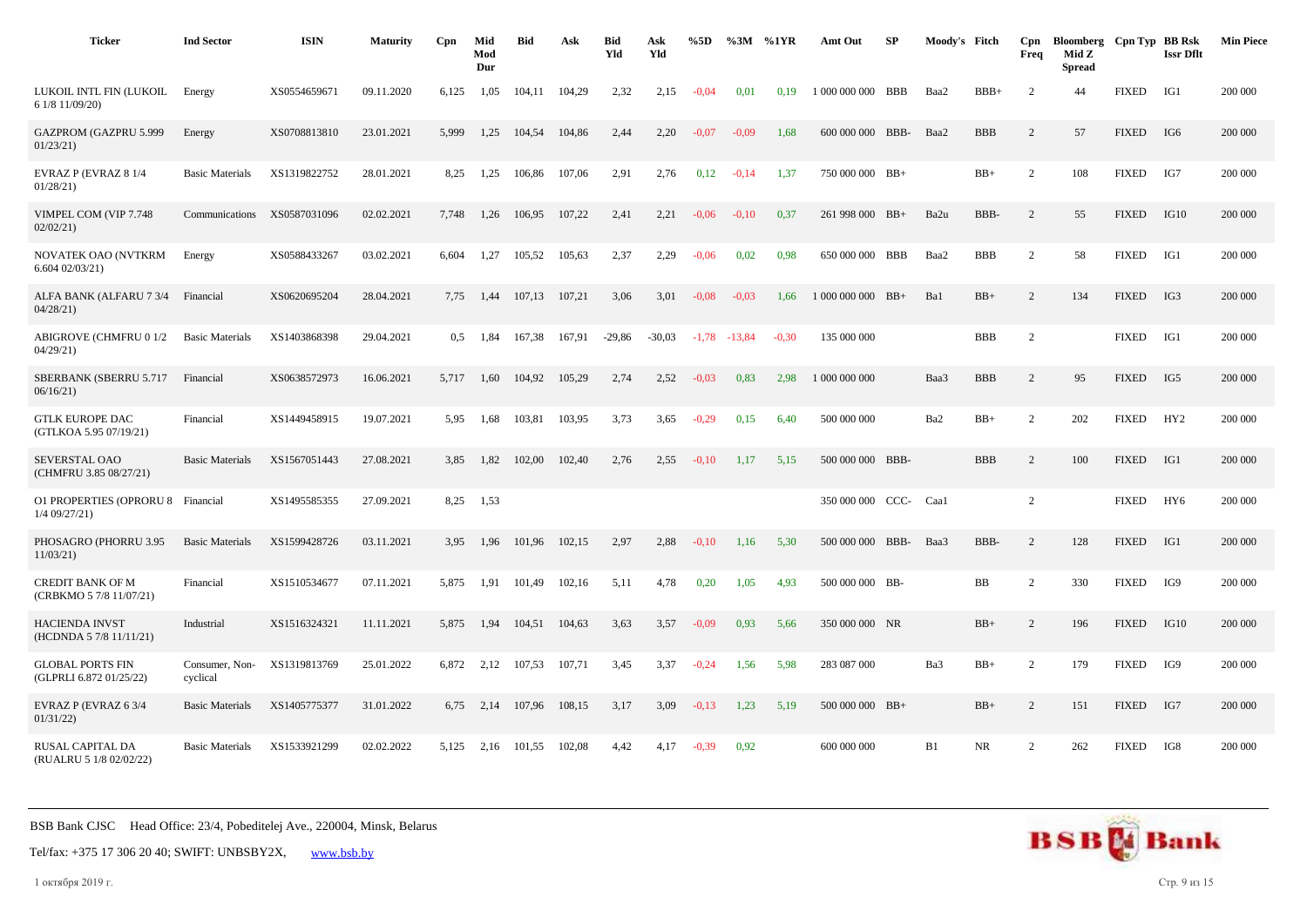| <b>Ticker</b>                                    | <b>Ind Sector</b>      | <b>ISIN</b>  | <b>Maturity</b> | Cpn            | Mid<br>Mod<br>Dur | <b>Bid</b> | Ask    | <b>Bid</b><br>Yld | Ask<br>Yld | %5D     |         | $\%3M$ %1YR | Amt Out            | SP   | Moody's Fitch   |                  | Cpn<br>Freq    | Bloomberg Cpn Typ BB Rsk<br>Mid Z<br><b>Spread</b> |                                   | <b>Issr Dflt</b> | <b>Min Piece</b> |
|--------------------------------------------------|------------------------|--------------|-----------------|----------------|-------------------|------------|--------|-------------------|------------|---------|---------|-------------|--------------------|------|-----------------|------------------|----------------|----------------------------------------------------|-----------------------------------|------------------|------------------|
| SBERBANK (SBERRU 61/8<br>02/07/22                | Financial              | XS0743596040 | 07.02.2022      | 6,125          | 2,18              | 107,44     | 107,87 | 2.82              | 2,64       | $-0.13$ | 1,24    | 4,13        | 1 500 000 000      |      | Baa3            | <b>BBB</b>       | 2              | 111                                                | <b>FIXED</b>                      | IG5              | 200 000          |
| ABIGROVE (CHMFRU 0<br>02/16/22                   | <b>Basic Materials</b> | XS1566998297 | 16.02.2022      | $\overline{0}$ | 2,50              | 112,78     | 113,42 | $-4,95$           | $-5,17$    | $-1,50$ | $-8,19$ | 4,43        | 250 000 000        |      |                 | <b>BBB</b>       |                |                                                    | ZERO<br><b>COUPO</b><br><b>NT</b> | IG1              | 200 000          |
| <b>ROSNEFT OIL CO</b><br>(ROSNRM 4.199 03/06/22) | Energy                 | XS0861981180 | 06.03.2022      | 4,199          | 2.29              | 102,48     | 102.97 | 3,13              | 2,92       | $-0.18$ | 1,00    | 5.55        | 2 000 000 000 BBB- |      | Baa3            | <b>WD</b>        | $\overline{c}$ | 142                                                | <b>FIXED</b>                      | IG3              | 200 000          |
| <b>GAZPROM</b> (GAZPRU 6.51<br>03/07/22          | Energy                 | XS0290580595 | 07.03.2022      | 6,51           | 2,25              | 108,73     | 109,16 | 2,77              | 2,59       | $-0.10$ | 0,70    | 3,38        | 1 300 000 000 BBB- |      | Baa2            | <b>BBB</b>       | 2              | 107                                                | <b>FIXED</b>                      | IG <sub>6</sub>  | 100 000          |
| POLYUS FINANCE P<br>(PGILLN 4.699 03/28/22)      | <b>Basic Materials</b> | XS1405766384 | 28.03.2022      | 4,699          | 2,34              | 103,55     | 104,11 | 3,20              | 2,97       | $-0.09$ | 0.97    | 7,97        | 482 806 000 BB     |      | Ba1             | BB               | 2              | 149                                                | <b>FIXED</b>                      | IG1              | 200 000          |
| RUSSIA-EUROBOND<br>(RUSSIA 4 1/2 04/04/22)       | Government             | XS0767472458 | 04.04.2022      | 4.5            | 2,32              | 105.30     | 105.66 | 2,31              | 2,17       | $-0.19$ | 1,09    | 4.00        | 2 000 000 000      | BBB- | Baa3            | <b>BBB</b>       | 2              | 59                                                 | <b>FIXED</b>                      | IG9              | 200 000          |
| <b>RUSSIAN RAIL (RURAIL 5.7</b><br>04/05/22      | Industrial             | XS0764220017 | 05.04.2022      | 5,7            | 2,28              | 107,13     | 107,62 | 2,74              | 2,54       | $-0,14$ | 1,70    | 4,64        | 960 018 000 BBB-   |      | Baa2            | <b>BBB</b>       | 2              | 104                                                | <b>FIXED</b>                      | HY2              | 200 000          |
| <b>BORETS FIN (BORFIN 6 1/2)</b><br>04/07/22     | Energy                 | XS1596115409 | 07.04.2022      | 6,5            | 2,23              | 102,55     | 103,15 | 5,40              | 5,15       | $-0,02$ | 1,82    | 4,76        | 330 000 000 BB-    |      | Ba3             | BB-              | 2              | 367                                                | <b>FIXED</b>                      | HY <sub>2</sub>  | 200 000          |
| MMC NORILSK NICK<br>(GMKNRM 3.849 04/08/22)      | <b>Basic Materials</b> | XS1622146758 | 08.04.2022      | 3.849          | 2,34              | 101,85     | 102,34 | 3,08              | 2,88       | $-0.17$ | 1,74    | 6,81        | 500 000 000 BBB-   |      |                 | BBB-<br>*_       | 2              | 138                                                | <b>FIXED</b>                      | IG1              | 200 000          |
| KOKS OAO (IMHRUS 7 1/2<br>05/04/22               | <b>Basic Materials</b> | XS1600695974 | 04.05.2022      | 7.5            | 2,26              | 102,69     | 103,17 | 6,35              | 6,15       | $-0,12$ | $-1,26$ | 3,16        | 431 929 000 B      |      | B2              | $\, {\bf B}$     | 2              | 465                                                | <b>FIXED</b>                      |                  | 200 000          |
| LUKOIL INTL FIN (LUKOIL<br>6.65606/07/22         | Energy                 | XS0304274599 | 07.06.2022      | 6,656          | 2,43              | 110,33     | 110.77 | 2,63              | 2,47       | $-0.08$ | 0.92    | 3.50        | 500 000 000 BBB    |      | Baa2            | $BBB+$           | 2              | 96                                                 | <b>FIXED</b>                      | IG1              | 100 000          |
| VNESHECONOMBANK<br>(VEBBNK 6.025 07/05/22)       | Financial              | XS0800817073 | 05.07.2022      | 6,025          | 2,51              | 107,35     | 107,84 | 3,21              | 3,03       | $-0,24$ | 1,79    | 10,28       | 1 000 000 000      | BBB- |                 | <b>BBB</b>       | $\overline{c}$ | 149                                                | <b>FIXED</b>                      | IG9              | 200 000          |
| <b>GAZPROM (GAZPRU 4.95</b><br>07/19/22          | Energy                 | XS0805570354 | 19.07.2022      | 4,95           | 2,59              | 105,94     | 106,18 | 2,73              | 2,64       | $-0.08$ | 0.91    | 5,48        | 1 000 000 000 BBB- |      | Baa2            | <b>BBB</b>       | 2              | 111                                                | <b>FIXED</b>                      | IG6              | 200 000          |
| <b>GAZPROM NEFT (SIBNEF 4</b><br>3/8 09/19/22)   | Energy                 | XS0830192711 | 19.09.2022      | 4,375          | 2,77              | 103,80     | 104,23 | 3,02              | 2,87       | $-0,15$ | 1,61    | 6,11        | 1 500 000 000 BBB- |      | Baa2            | <b>BBB</b>       | 2              | 138                                                | <b>FIXED</b>                      | IG1              | 200 000          |
| MMC NORILSK NICK<br>(GMKNRM 6 5/8 10/14/22)      | <b>Basic Materials</b> | XS1298447019 | 14.10.2022      | 6,625          | 2,69              | 109,94     | 110,22 | 3,16              | 3,07       | $-0,22$ | 1,29    | 4,89        | 1 000 000 000 BBB- |      | Baa2            | BBB-<br>$\ast_-$ | 2              | 155                                                | <b>FIXED</b>                      | IG1              | 200 000          |
| <b>SEVERSTAL OAO</b><br>(CHMFRU 5.9 10/17/22)    | <b>Basic Materials</b> | XS0841671000 | 17.10.2022      | 5.9            | 2,73              | 108,20     | 108,49 | 3.05              | 2,96       | $-0.11$ | 1,12    | 5,39        | 634 051 000 BBB-   |      | Baa2            | <b>BBB</b>       | 2              | 144                                                | <b>FIXED</b>                      | IG1              | 200 000          |
| VTB BANK (VTB 6.95<br>10/17/22                   | Financial              | XS0842078536 | 17.10.2022      | 6,95           | 2,66              | 106,48     | 106,71 | 4,64              | 4,56       | $-0.08$ | 0,60    | 9,09        | 1 412 116 000 B-   |      | Ba <sub>2</sub> | <b>WD</b>        | 2              | 304                                                | <b>FIXED</b>                      | IG10             | 200 000          |

![](_page_9_Picture_2.jpeg)

1 октября 2019 г. Стр. 10 из 15

![](_page_9_Picture_4.jpeg)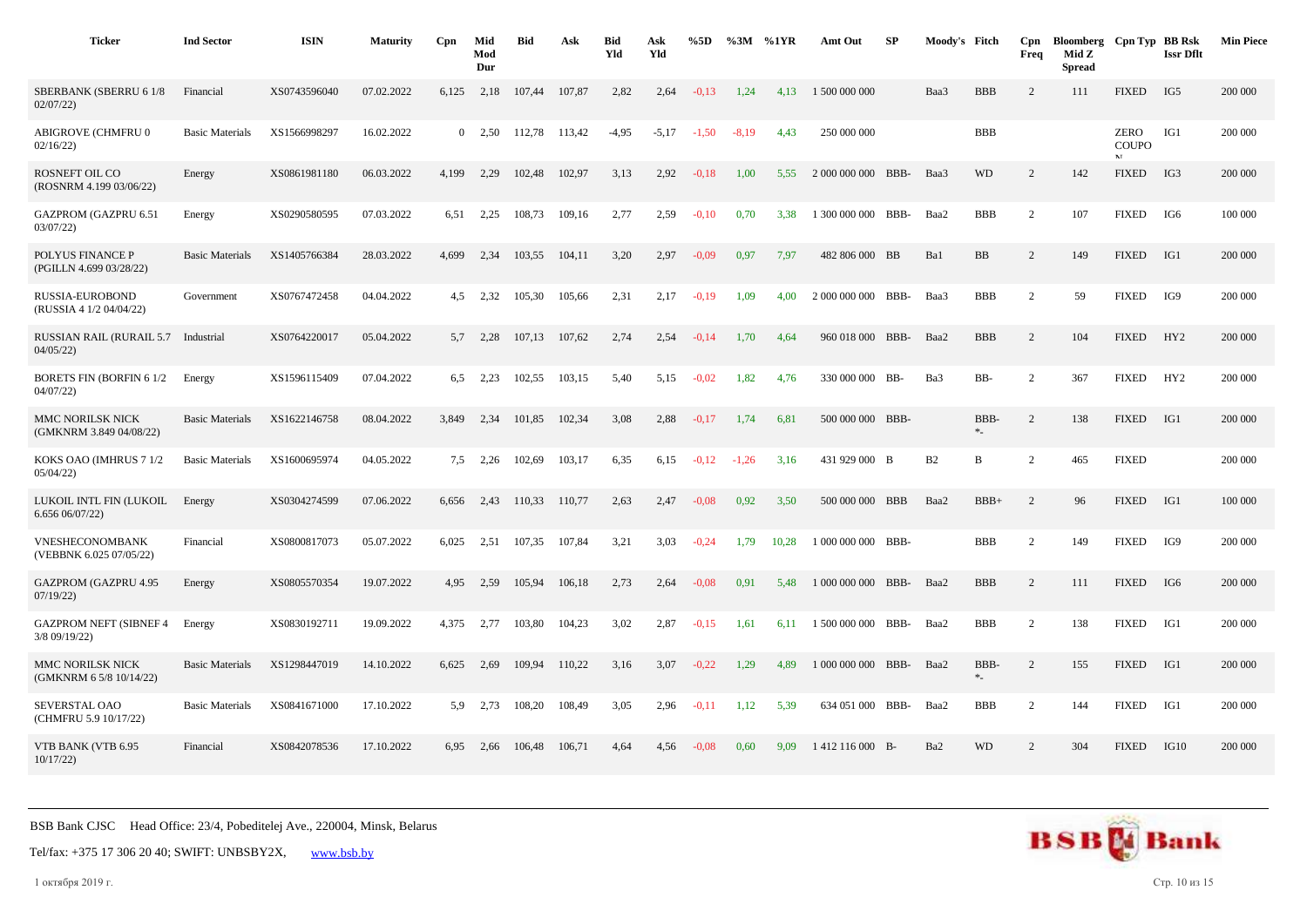| <b>Ticker</b>                                       | <b>Ind Sector</b>      | <b>ISIN</b>  | <b>Maturity</b> | Cpn   | Mid<br>Mod<br>Dur | <b>Bid</b> | Ask    | <b>Bid</b><br>Yld | Ask<br>Yld | %5D     | %3M  | %1YR  | Amt Out            | SP | Moody's Fitch |            | Cpn<br>Freq    | Bloomberg Cpn Typ BB Rsk<br>Mid Z<br><b>Spread</b> |              | <b>Issr Dflt</b> | <b>Min Piece</b> |
|-----------------------------------------------------|------------------------|--------------|-----------------|-------|-------------------|------------|--------|-------------------|------------|---------|------|-------|--------------------|----|---------------|------------|----------------|----------------------------------------------------|--------------|------------------|------------------|
| <b>SBERBANK (SBERRU 5 1/8</b><br>10/29/22           | Financial              | XS0848530977 | 29.10.2022      | 5,125 | 2,78              | 104,42     | 104,62 | 3,59              | 3,53       | $-0.46$ | 0.90 | 5,72  | 2 000 000 000      |    | Ba1           | BBB-       | $\overline{2}$ | 200                                                | <b>FIXED</b> | IG5              | 200 000          |
| PETROPAVLOVSK (POGLN<br>8 1/8 11/14/22)             | <b>Basic Materials</b> | XS1711554102 | 14.11.2022      | 8,125 | 2,62              | 99,08      | 99,81  | 8,46              | 8,19       | $-0.08$ | 4,27 | 30,83 | 500 000 000 B-     |    |               | $B-$       | 2              | 676                                                | <b>FIXED</b> | IG8              | 200 000          |
| NOVATEK OAO (NVTKRM<br>4.422 12/13/22)              | Energy                 | XS0864383723 | 13.12.2022      | 4.422 | 2.94              | 104.21     | 104,77 | 3.03              | 2,85       | $-0.05$ | 1,84 | 6.57  | 1 000 000 000 BBB  |    | Baa2          | <b>BBB</b> | 2              | 138                                                | <b>FIXED</b> | IG1              | 200 000          |
| RUSAL CAPITAL DA<br>(RUALRU 4.85 02/01/23)          | <b>Basic Materials</b> | XS1759468967 | 01.02.2023      | 4,85  | 3,03              | 101,79     | 102,04 | 4,26              | 4,18       | $-0.05$ | 2,02 |       | 500 000 000        |    | B1            | NR         | 2              | 267                                                | <b>FIXED</b> | IG8              | 200 000          |
| POLYUS FINANCE P<br>(PGILLN 5 1/4 02/07/23)         | <b>Basic Materials</b> | XS1533922933 | 07.02.2023      | 5,25  | 3,05              | 106,07     | 106,38 | 3,32              | 3,22       | $-0.08$ | 1,91 | 10,35 | 787 800 000 BB     |    | Ba1           | <b>BB</b>  | $\overline{2}$ | 172                                                | <b>FIXED</b> | IG1              | 200 000          |
| <b>CREDIT BANK OF M</b><br>(CRBKMO 5.55 02/14/23)   | Financial              | XS1759801720 | 14.02.2023      | 5.55  | 3,01              | 99,35      | 99.78  | 5.76              | 5.62       | 0.12    | 0,19 | 8.26  | 500 000 000 BB-    |    | Ba3           | <b>BB</b>  | 2              | 414                                                | <b>FIXED</b> | IG9              | 200 000          |
| <b>HACIENDA INVST</b><br>(HCDNDA 5.075 02/15/23)    | Industrial             | XS1772800204 | 15.02.2023      | 5,075 | 3,06              | 103,59     | 104,29 | 3,93              | 3,71       | $-0,10$ | 2,32 | 8,89  | 300 000 000        |    | Ba1           | $BB+$      | 2              | 221                                                | <b>FIXED</b> | IG10             | 200 000          |
| EVRAZ P (EVRAZ 5 3/8<br>03/20/23                    | <b>Basic Materials</b> | XS1533915721 | 20.03.2023      | 5.375 | 3,16              | 106,36     | 106,86 | 3,41              | 3,26       | $-0.25$ | 2.46 | 8.80  | 750 000 000 BB+    |    | Ba2           | $BB+$      | 2              | 180                                                | <b>FIXED</b> | IG7              | 200 000          |
| MMC NORILSK NICK<br>(GMKNRM 4.1 04/11/23)           | <b>Basic Materials</b> | XS1589324075 | 11.04.2023      | 4.1   | 3,21              | 102,76     | 103,27 | 3,26              | 3,11       | $-0,24$ | 2,02 | 8,76  | 1 000 000 000 BBB- |    |               | BBB-<br>∗. | 2              | 165                                                | <b>FIXED</b> | IG1              | 200 000          |
| LUKOIL INTL FIN (LUKOIL<br>4.563 04/24/23)          | Energy                 | XS0919504562 | 24.04.2023      | 4,563 | 3,22              | 105,51     | 105,84 | 2,92              | 2,83       | $-0,17$ | 1,67 | 6,29  | 1 500 000 000 BBB  |    | Baa2          | $BBB+$     | $\overline{2}$ | 134                                                | <b>FIXED</b> | IG1              | 200 000          |
| PHOSAGRO (PHORRU 3.949<br>04/24/23                  | <b>Basic Materials</b> | XS1752568144 | 24.04.2023      | 3.949 | 3,25              | 102,65     | 102,97 | 3,15              | 3,06       | $-0.14$ | 1,97 | 9.00  | 500 000 000 BBB-   |    | Baa3          | BBB-       | 2              | 157                                                | <b>FIXED</b> | IG1              | 200 000          |
| RUSAL CAPITAL DA<br>(RUALRU 5.3 05/03/23)           | <b>Basic Materials</b> | XS1577964965 | 03.05.2023      | 5.3   | 3,18              | 102,58     | 103,45 | 4,51              | 4,25       | $-0.06$ | 1,69 |       | 500 000 000        |    | B1            | <b>NR</b>  | 2              | 278                                                | <b>FIXED</b> | IG8              | 200 000          |
| SBERBANK (SBERRU 5 1/4<br>05/23/23                  | Financial              | XS0935311240 | 23.05.2023      | 5,25  | 3,25              | 105,71     | 105,94 | 3,56              | 3,50       | $-0,12$ | 1,79 | 7,15  | 1 000 000 000      |    |               | BBB-       | 2              | 199                                                | <b>FIXED</b> | IG5              | 200 000          |
| <b>MOBILE TELESYS</b><br>(MOBTEL 5 05/30/23)        | Communications         | XS0921331509 | 30.05.2023      |       | $5 \quad 3.29$    | 105,37     | 105,87 | 3,42              | 3,28       | $-0,21$ | 2,06 | 8,37  | 500 000 000 BB+    |    | Balu          | $BB+$      | $\overline{c}$ | 182                                                | <b>FIXED</b> | IG4              | 200 000          |
| OJSC NOVO (NLMKRU 4 1/2 Basic Materials<br>06/15/23 |                        | XS1405775617 | 15.06.2023      | 4.5   | 3,36              | 104,41     | 104,91 | 3,23              | 3,08       | $-0,32$ | 1,69 | 7,38  | 700 000 000 BBB-   |    | Baa2          | <b>BBB</b> | $\overline{2}$ | 162                                                | <b>FIXED</b> | IG <sub>2</sub>  | 200 000          |
| <b>SCF CAPITAL LTD (SCFRU</b><br>5 3/8 06/16/23)    | Industrial             | XS1433454243 | 16.06.2023      | 5.375 | 3,31              | 105,80     | 106,10 | 3,68              | 3,60       | $-0,12$ | 2,30 | 9.31  | 900 000 000 BB     |    | Ba2           | $BB+$      | 2              | 211                                                | <b>FIXED</b> | HY2              | 200 000          |
| RUSSIA-EUROBOND<br>(RUSSIA 4 7/8 09/16/23)          | Government             | XS0971721450 | 16.09.2023      | 4,875 | 3,61              | 109,17     | 109,50 | 2,43              | 2,34       | $-0,20$ | 1.94 | 5,88  | 3 000 000 000 BBB- |    | Baa3          | <b>BBB</b> | $\overline{2}$ | 80                                                 | <b>FIXED</b> | IG9              | 200 000          |

![](_page_10_Picture_2.jpeg)

1 октября 2019 г. Стр. 11 из 15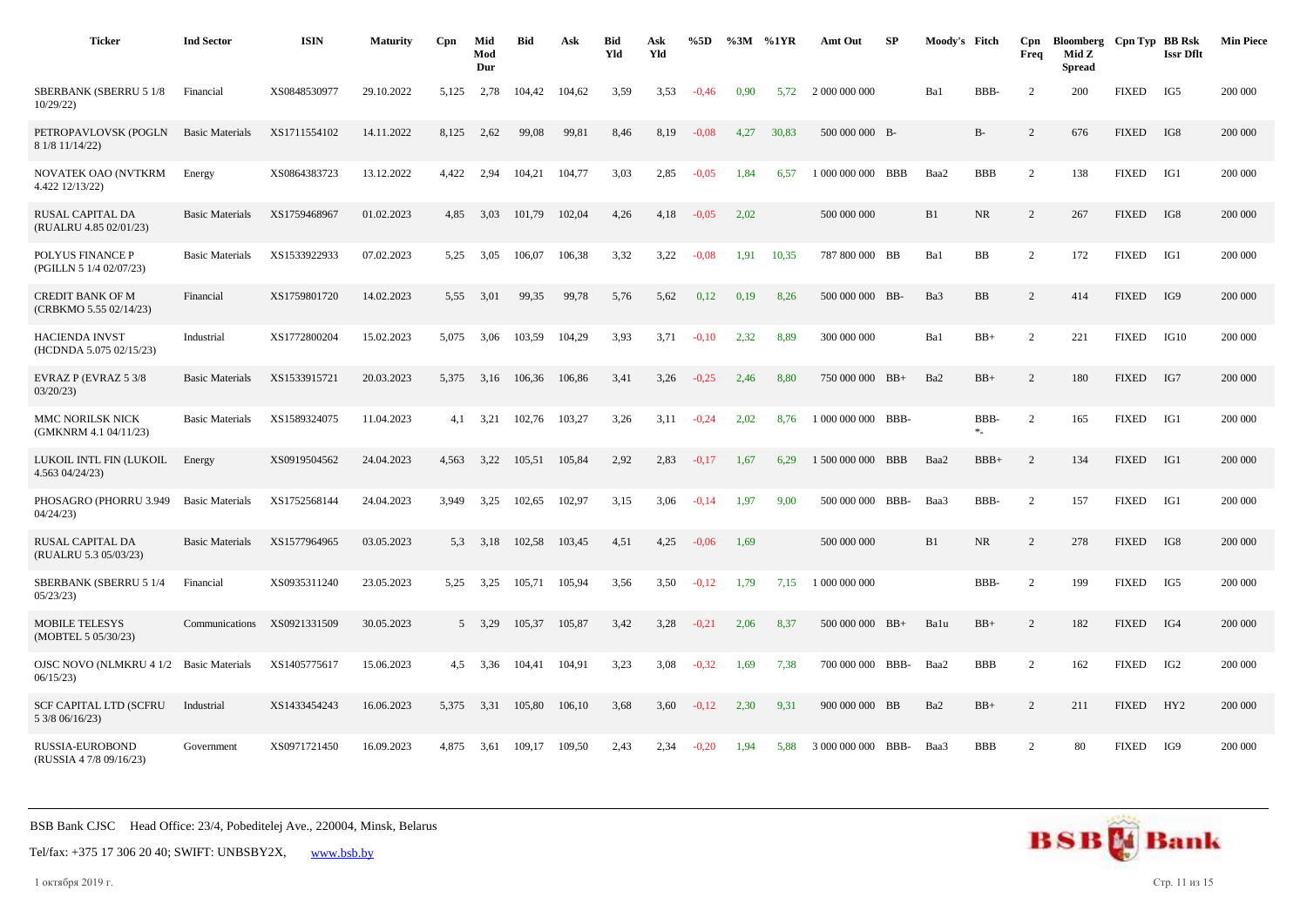| <b>Ticker</b>                                           | <b>Ind Sector</b>          | <b>ISIN</b>  | <b>Maturity</b> | Cpn   | Mid<br>Mod<br>Dur | <b>Bid</b> | Ask    | <b>Bid</b><br>Yld | Ask<br>Yld | %5D     | %3M     | %1YR  | Amt Out            | SP | Moody's Fitch |             | Cpn<br>Freq    | Bloomberg Cpn Typ BB Rsk<br>Mid Z<br><b>Spread</b> |                  | <b>Issr Dflt</b> | <b>Min Piece</b> |
|---------------------------------------------------------|----------------------------|--------------|-----------------|-------|-------------------|------------|--------|-------------------|------------|---------|---------|-------|--------------------|----|---------------|-------------|----------------|----------------------------------------------------|------------------|------------------|------------------|
| <b>GLOBAL PORTS FIN</b><br>(GLPRLI 6 1/2 09/22/23)      | Consumer, Non-<br>cyclical | XS1405775450 | 22.09.2023      | 6.5   | 3,51              | 109.27     | 109,57 | 3,95              | 3,88       | $-0.05$ | 2,99    | 8,87  | 313 580 000        |    | Ba3           | $BB+$       | $\overline{c}$ | 239                                                | <b>FIXED</b>     | IG9              | 200 000          |
| SIBUR SEC DAC (SIBUR 4<br>$1/8$ 10/05/23)               | Energy                     | XS1693971043 | 05.10.2023      | 4,125 | 3,61              | 103,59     | 104,01 | 3,16              | 3,05       | $-0,17$ | 1,64    | 10,90 | 307 977 000        |    | Baa3          | BBB-        | 2              | 159                                                | <b>FIXED</b>     | IG10             | 200 000          |
| VNESHECONOMBANK<br>(VEBBNK 5.942 11/21/23)              | Financial                  | XS0993162683 | 21.11.2023      | 5,942 | 3,61              | 109,43     | 110,01 | 3,47              | 3,33       | $-0,09$ | 3,06    | 14,32 | 1 150 000 000 BBB- |    |               | <b>BBB</b>  | $\overline{c}$ | 182                                                | <b>FIXED</b>     | IG9              | 200 000          |
| <b>GAZPROM NEFT (SIBNEF 6</b><br>11/27/23               | Energy                     | XS0997544860 | 27.11.2023      |       | 6 3.64            | 111,02     | 111,37 | 3,15              | 3,06       | $-0,13$ | 2,00    | 7,33  | 1 500 000 000 BBB- |    | Baa2          | <b>BBB</b>  | 2              | 158                                                | <b>FIXED</b>     | IG1              | 200 000          |
| POLYUS FINANCE P<br>(PGILLN 4.7 01/29/24)               | <b>Basic Materials</b>     | XS1713474325 | 29.01.2024      | 4,7   | 3,88              | 104,98     | 105,60 | 3,45              | 3,30       | $-0.11$ | 3,94    | 13,54 | 470 134 000 BB     |    | Ba1           | <b>BB</b>   | $\overline{c}$ | 185                                                | <b>FIXED</b>     | IG1              | 200 000          |
| <b>RUSSIAN RAIL (RURAIL 4</b><br>$3/8$ 03/01/24)        | Industrial                 | XS1574068844 | 01.03.2024      | 4,375 | 4,00              | 105,34     | 105,67 | 3,07              | 2,99       | $-0,10$ | 2,79    | 8,32  | 395 901 000        |    | Baa2          | <b>BBB</b>  | $\overline{c}$ | 152                                                | <b>FIXED</b>     | HY <sub>2</sub>  | 200 000          |
| EVRAZ P (EVRAZ 5 1/4<br>04/02/24                        | <b>Basic Materials</b>     | XS1843443273 | 02.04.2024      | 5,25  | 4,01              | 106,40     | 106,68 | 3,69              | 3,63       | $-0,30$ | 2.22    |       | 700 000 000 BB+    |    | Ba2           | $BB+$       | $\overline{2}$ | 214                                                | <b>FIXED</b>     | IG7              | 200 000          |
| <b>ALROSA FINANCE S</b><br>(ALRSRU 4.65 04/09/24)       | <b>Basic Materials</b>     | XS1843441731 | 09.04.2024      | 4,65  | 3,78              | 104,72     | 105,16 | 3,45              | 3,34       | $-0,54$ | 1,09    |       | 500 000 000 BBB-   |    |               | BBB-        | $\overline{c}$ | 188                                                | <b>FIXED</b>     | IG1              | 200 000          |
| METALLOINVEST (METINR Basic Materials<br>4.85 05/02/24) |                            | XS1603335610 | 02.05.2024      | 4,85  | 4,03              | 106,42     | 106,75 | 3,33              | 3,25       | $-0,19$ | 3,41    | 13,19 | 800 000 000 BB+    |    | Ba1           | $BB+$       | $\overline{c}$ | 177                                                | <b>FIXED</b>     | IG7              | 200 000          |
| <b>GTLK EUROPE DAC</b><br>(GTLKOA 5 1/8 05/31/24)       | Financial                  | XS1577961516 | 31.05.2024      | 5,125 | 4,06              | 103,64     | 104,33 | 4,25              | 4,09       | $-0.14$ | 3,46    | 14,26 | 500 000 000        |    | Ba2           | $BB+$       | $\overline{c}$ | 266                                                | <b>FIXED</b>     | HY2              | 200 000          |
| MMK INTL CAPITAL<br>(MAGNRM 4 3/8 06/13/24)             | <b>Basic Materials</b>     | XS1843434959 | 13.06.2024      | 4,375 | 4,18              | 104,39     | 104,93 | 3,36              | 3,23       | $-0.31$ | 2,95    |       | 500 000 000        |    | Baa2          | <b>BBB</b>  | $\overline{c}$ | 172                                                | <b>FIXED</b>     | IG1              | 200 000          |
| <b>CREDIT BANK OF M</b><br>(CRBKMO 7.121 06/25/24)      | Financial                  | XS1964558339 | 25.06.2024      | 7,121 | 3,93              | 104,92     | 105,20 | 5,91              | 5,84       | 0,18    | 2,77    |       | 500 000 000 BB-    |    |               | $_{\rm BB}$ | $\overline{c}$ | 436                                                | <b>FIXED</b>     | IG9              | 200 000          |
| <b>OJSC NOVO (NLMKRU 4</b><br>09/21/24                  | <b>Basic Materials</b>     | XS1577953174 | 21.09.2024      | 4     | 4,49              | 103,28     | 103,99 | 3,28              | 3,13       | $-0,30$ | 3,31    | 11,62 | 500 000 000 BBB-   |    |               | <b>BBB</b>  | $\overline{c}$ | 169                                                | <b>FIXED</b>     | IG <sub>2</sub>  | 200 000          |
| ALFA BANK (ALFARU 9 1/2<br>02/18/25                     | Financial                  | XS1135611652 | 18.02.2025      | 9,5   | 0,37              | 102,87     | 103,10 | 1,77              | 1,18       | $-0,16$ | $-0.99$ | 0,58  | 250 000 000        |    | B1u           | BB          | $\overline{c}$ | $-56$                                              | VARIAB IG3<br>LE |                  | 200 000          |
| <b>GTLK EU CAPITAL</b><br>(GTLKOA 5.95 04/17/25)        | Financial                  | XS1713473608 | 17.04.2025      | 5,95  | 4,60              | 105,75     | 106,28 | 4,76              | 4,65       | 0,03    | 3,36    |       | 500 000 000        |    | Ba2           | $BB+$       | $\overline{c}$ | 319                                                | <b>FIXED</b>     | HY <sub>2</sub>  | 200 000          |
| VNESHECONOMBANK<br>(VEBBNK 6.8 11/22/25)                | Financial                  | XS0559915961 | 22.11.2025      | 6,8   | 5,00              |            |        |                   |            |         |         |       | 1 000 000 000 BBB- |    |               | <b>BBB</b>  | 2              |                                                    | <b>FIXED</b>     | IG9              | 100 000          |
| <b>GAZPROM (GAZPRU 5.15</b><br>02/11/26                 | Energy                     | XS1951084471 | 11.02.2026      | 5,15  | 5,41              | 109,10     | 109,33 | 3,54              | 3,50       | $-0.18$ | 2.23    |       | 1 250 000 000 BBB- |    | Baa2          | <b>BBB</b>  | 2              | 201                                                | <b>FIXED</b>     | IG6              | 200 000          |

![](_page_11_Picture_2.jpeg)

1 октября 2019 г. Стр. 12 из 15

![](_page_11_Picture_4.jpeg)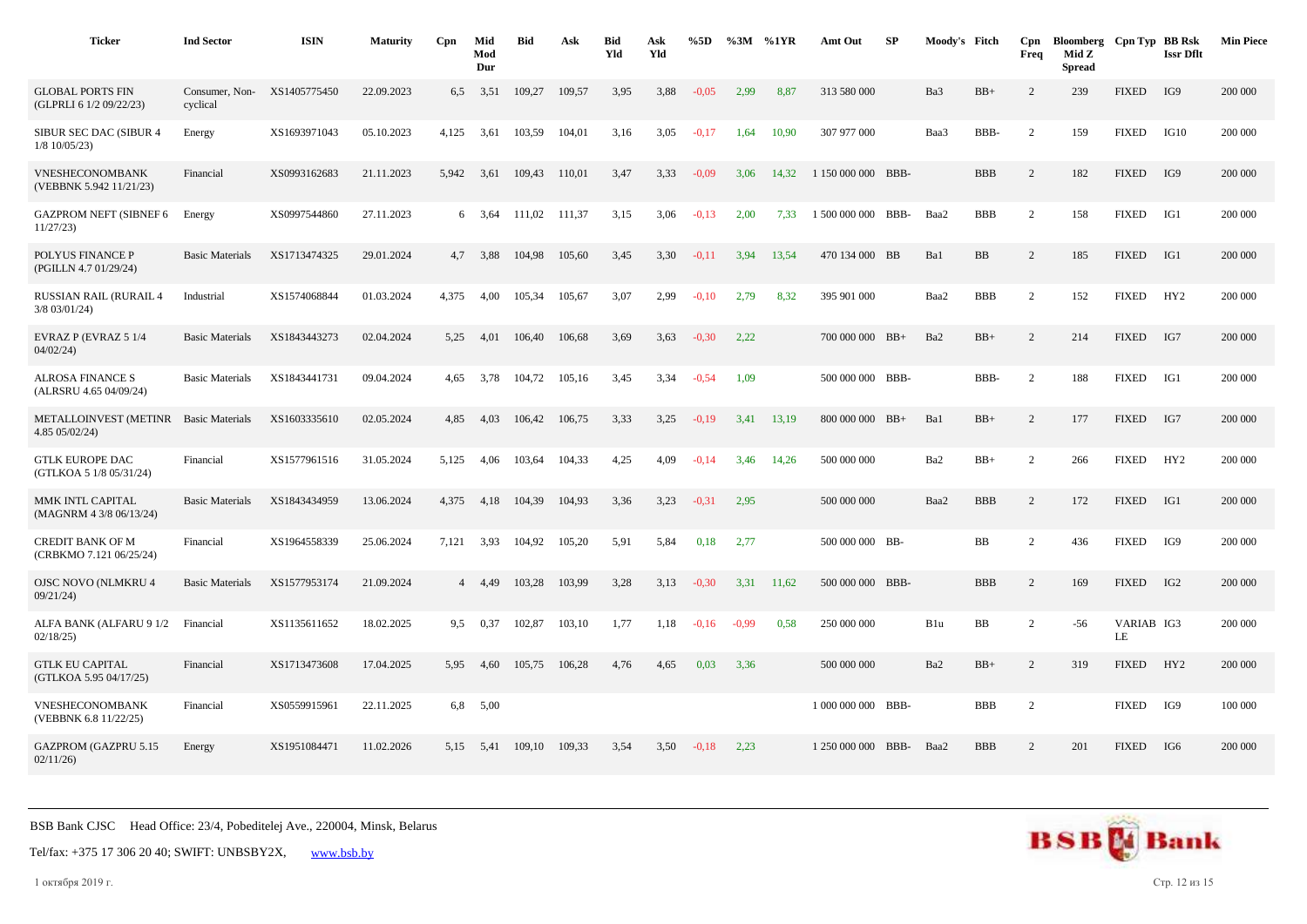| <b>Ticker</b>                                      | <b>Ind Sector</b>      | <b>ISIN</b>             | <b>Maturity</b> | Cpn   | Mid<br>Mod<br>Dur | <b>Bid</b> | Ask    | <b>Bid</b><br>Yld | Ask<br>Yld | %5D     | %3M  | %1YR    | Amt Out            | SP   | Moody's Fitch |            | Cpn<br>Freq    | Bloomberg Cpn Typ BB Rsk<br>Mid Z<br><b>Spread</b> |                           | <b>Issr Dflt</b> | <b>Min Piece</b> |
|----------------------------------------------------|------------------------|-------------------------|-----------------|-------|-------------------|------------|--------|-------------------|------------|---------|------|---------|--------------------|------|---------------|------------|----------------|----------------------------------------------------|---------------------------|------------------|------------------|
| RUSSIA-EUROBOND<br>(RUSSIA 4 3/4 05/27/26)         | Government             | RU000A0JWHA4            | 27.05.2026      | 4,75  | 5,65              | 109,00     | 109,37 | 3,24              | 3,18       | $-0,69$ | 2,18 | 8,97    | 3 000 000 000      |      |               | <b>BBB</b> | $\overline{c}$ | 162                                                | <b>FIXED</b>              | IG9              | 200 000          |
| OJSC NOVO (NLMKRU 4.7<br>05/30/26                  | <b>Basic Materials</b> | XS1843435337            | 30.05.2026      | 4,7   | 5,65              | 107,25     | 107,92 | 3,47              | 3,36       | $-0,42$ |      |         | 500 000 000        |      | Baa2          | <b>BBB</b> | 2              | 190                                                | <b>FIXED</b>              | IG2              | 200 000          |
| LUKOIL INTL FIN (LUKOIL<br>4 3/4 11/02/26)         | Energy                 | XS1514045886            | 02.11.2026      | 4,75  | 5,95              | 109,67     | 110,05 | 3,21              | 3,16       | 0,04    | 3,92 | 11.38   | 1 000 000 000 BBB  |      |               | $BBB+$     | 2              | 167                                                | <b>FIXED</b>              | IG1              | 200 000          |
| <b>GAZPROM (GAZPRU 4.95</b><br>03/23/27            | Energy                 | XS1585190389            | 23.03.2027      | 4,95  | 6,27              | 108,31     | 108,70 | 3,67              | 3,61       | $-0,15$ | 2,50 | 13,22   | 750 000 000 BBB-   |      | Baa2          | <b>BBB</b> | 2              | 212                                                | <b>FIXED</b>              | IG6              | 200 000          |
| RUSSIA-EUROBOND<br>(RUSSIA 4 1/4 06/23/27)         | Government             | RU000A0JXTS9            | 23.06.2027      | 4,25  | 6,52              | 106,10     | 106,57 | 3,35              | 3,28       | $-0.93$ | 2,53 | 10.40   | 2 404 600 000      |      |               | <b>BBB</b> | 2              | 172                                                | <b>FIXED</b>              | IG9              | 200 000          |
| <b>CREDIT BANK OF M</b><br>(CRBKMO 7 1/2 10/05/27) | Financial              | XS1589106910            | 05.10.2027      | 7,5   | 2,49              | 90,75      | 91,69  | 11,21             | 10,81      | 6,80    | 1,15 | 13,97   | 557 000 000        |      |               | $B+$       | 2              | 944                                                | VARIAB IG9<br>LE          |                  | 200 000          |
| GAZPROM (GAZPRU 4.95<br>02/06/28                   | Energy                 | XS0885736925            | 06.02.2028      | 4,95  | 6,84              | 109,12     | 109,74 | 3,67              | 3,59       | $-0,21$ | 3,08 | 14,25   | 900 000 000 BBB-   |      | Baa2          | <b>BBB</b> | $\overline{2}$ | 209                                                | <b>FIXED</b>              | IG6              | 200 000          |
| RUSSIA-EUROBOND<br>(RUSSIA 12 3/4 06/24/28)        | Government             | XS0088543193            | 24.06.2028      | 12,75 | 6,06              | 169,09     | 169,77 | 3,49              | 3,43       | $-0.37$ | 2,35 | 5,48    | 2 499 850 000 BBB- |      | Baa3          | <b>BBB</b> | 2              | 184                                                | <b>FIXED</b>              | IG9              | 10 000           |
| RUSSIA-EUROBOND<br>(RUSSIA 4 3/8 03/21/29)         | Government             | RU000A0ZYYN4 21.03.2029 |                 | 4,375 | 7,77              | 106,66     | 107,07 | 3,54              | 3,49       | $-0.94$ | 2,42 | 11,35   | 3 000 000 000      |      |               | <b>BBB</b> | 2              | 188                                                | <b>FIXED</b>              | IG9              | 200 000          |
| <b>RUSSIA-EUROBOND</b><br>(RUSSIA 7 1/2 03/31/30)  | Government             | XS0114288789            | 31.03.2030      | 7.5   | 3,00              | 113,75     | 114,14 | 2,98              | 2,87       | 1,05    | 0,70 | 3,10    | 3 309 000 000 BBB- |      | Baa3          | <b>BBB</b> | $\overline{2}$ | 129                                                | <b>STEP</b><br><b>CPN</b> | IG9              | $\mathbf{1}$     |
| <b>GAZPROM (GAZPRU 8 5/8</b><br>04/28/34           | Energy                 | XS0191754729            | 28.04.2034      | 8,625 | 9,13              | 142,14     | 143,09 | 4,62              | 4,55       | 0,22    | 4.15 | 15,73   | 1 200 000 000      | BBB- | Baa2          | <b>BBB</b> | 2              | 297                                                | <b>FIXED</b>              | IG6              | 10 000           |
| RUSSIA-EUROBOND<br>(RUSSIA 5.1 03/28/35)           | Government             | RU000A1006S9            | 28.03.2035      |       | 5,1 10,97         | 112,68     | 113,11 | 3,99              | 3,96       | $-1,34$ | 3,20 |         | 4 000 000 000      |      |               | <b>BBB</b> | 2              | 226                                                | <b>FIXED</b>              | IG9              | 200 000          |
| VTB BANK (VTB 61/4<br>06/30/35                     | Financial              | XS0223715920            | 30.06.2035      | 6,25  | 9,85              | 101,12     | 103,50 | 6,14              | 5,90       | 0,04    | 0,39 | $-1,16$ | 22 513 000         | BBB- | Baa3          | <b>WD</b>  | $\overline{2}$ |                                                    | <b>FIXED</b>              | IG10             | 100 000          |
| GAZPROM (GAZPRU 7.288<br>08/16/37                  | Energy                 | XS0316524130            | 16.08.2037      | 7,288 | 10,99             | 132,88     | 133,78 | 4,57              | 4,51       | 0,21    | 5,13 | 19,90   | 1 250 000 000      | BBB- | Baa2          | <b>BBB</b> | 2              | 290                                                | <b>FIXED</b>              | IG6              | 100 000          |
| RUSSIA-EUROBOND<br>(RUSSIA 5 5/8 04/04/42)         | Government             | XS0767473852            | 04.04.2042      |       | 5,625 13,42       | 122,70     | 123,33 | 4,07              | 4,04       | $-1,37$ | 3,97 | 16,83   | 3 000 000 000 BBB- |      | Baa3          | <b>BBB</b> | 2              | 230                                                | <b>FIXED</b>              | IG9              | 200 000          |
| RUSSIA-EUROBOND<br>(RUSSIA 5 7/8 09/16/43)         | Government             | XS0971721963            | 16.09.2043      |       | 5,875 14,06       | 126,54     | 127,13 | 4,12              | 4,09       | $-1,55$ | 3,50 | 17,12   | 1 500 000 000      | BBB- | Baa3          | <b>BBB</b> | 2              | 234                                                | <b>FIXED</b>              | IG9              | 200 000          |
| RUSSIA-EUROBOND<br>(RUSSIA 5 1/4 06/23/47)         | Government             | RU000A0JXU14            | 23.06.2047      |       | 5,25 15,44        | 118,30     | 118.72 | 4.13              | 4.11       | $-1,58$ | 6,05 | 23.43   | 7 000 000 000      |      |               | <b>BBB</b> | 2              | 235                                                | <b>FIXED</b>              | IG9              | 200 000          |

![](_page_12_Picture_2.jpeg)

1 октября 2019 г. Стр. 13 из 15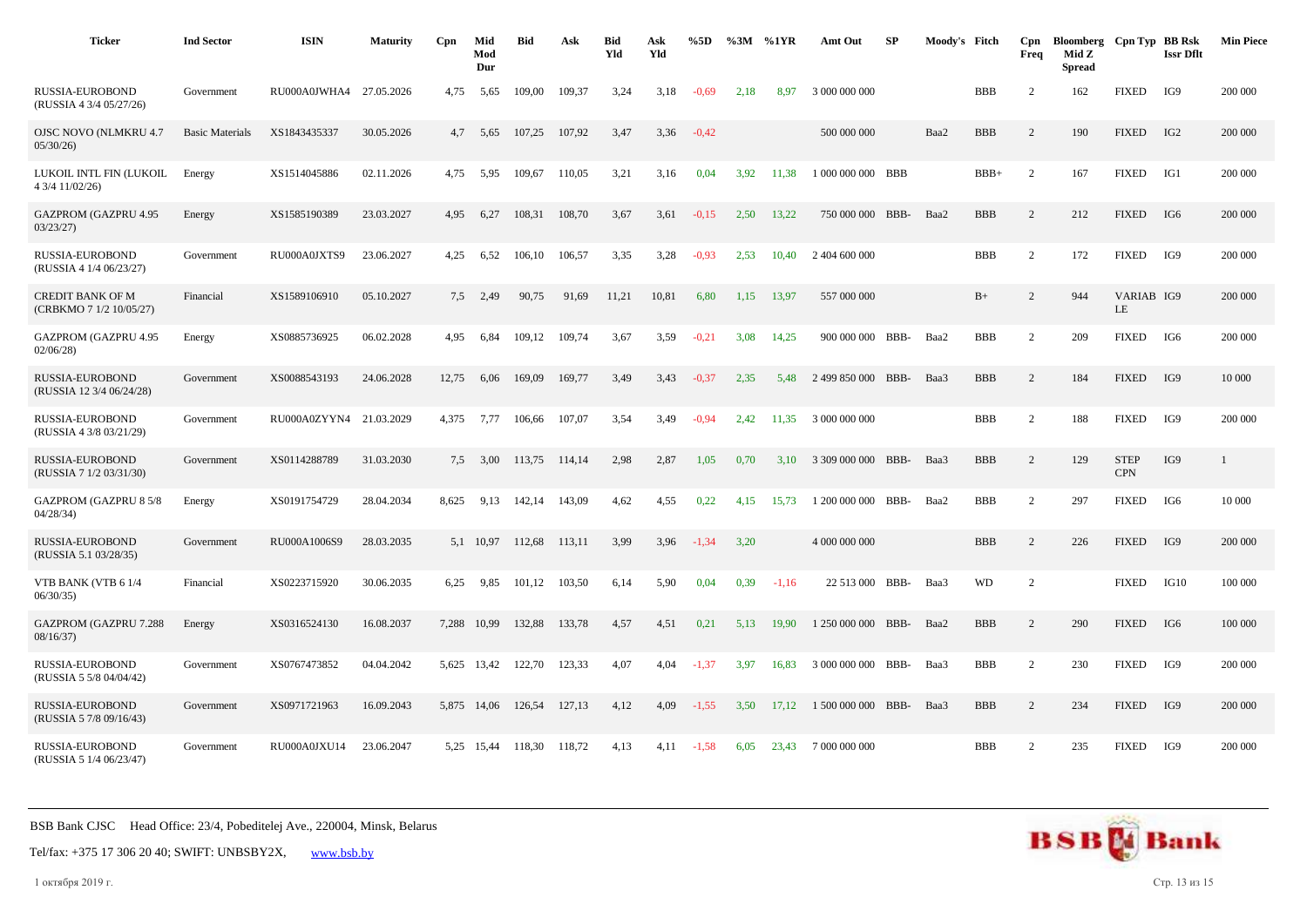| <b>Ticker</b>                                        | <b>Ind Sector</b>          | <b>ISIN</b>         | <b>Maturity</b> | Cpn     | Mid<br>Mod<br>Dur | <b>Bid</b> | Ask    | Bid<br>Yld | Ask<br>Yld | %5D     | %3M     | %1YR    | Amt Out            | SP | Moody's Fitch |                            | Cpn<br>Freq    | Bloomberg Cpn Typ BB Rsk<br>Mid Z<br><b>Spread</b> |                           | <b>Issr Dflt</b> | <b>Min Piece</b> |
|------------------------------------------------------|----------------------------|---------------------|-----------------|---------|-------------------|------------|--------|------------|------------|---------|---------|---------|--------------------|----|---------------|----------------------------|----------------|----------------------------------------------------|---------------------------|------------------|------------------|
| <b>Slovak Republic</b>                               |                            |                     |                 |         |                   |            |        |            |            |         |         |         |                    |    |               |                            |                |                                                    |                           |                  |                  |
| <b>SLOVAK REPUBLIC</b><br>(SLOVAK 4 3/8 05/21/22)    | Government                 | XS0782720402        | 21.05.2022      | 4,375   | 2,46              | 105,40     | 106,21 | 2,25       | 1,94       | $-0,12$ | 0,01    | 1,62    | $1,500,000,000$ A+ |    | A2            | $A+$                       | $\overline{c}$ | 46                                                 | <b>FIXED</b>              | IG7              | 200 000          |
| <b>Ukraine</b>                                       |                            |                     |                 |         |                   |            |        |            |            |         |         |         |                    |    |               |                            |                |                                                    |                           |                  |                  |
| MHP SA (MHPSA 8 1/4<br>04/02/20                      | Consumer, Non-<br>cyclical | <b>USL6366MAC75</b> | 02.04.2020      | 8,25    | 0,49              | 102,31     | 102,47 | 3,52       | 3,21       | 0,06    | $-0,24$ | $-0.86$ | 79 417 000 B       |    |               | $B+$                       | $\overline{c}$ | 137                                                | <b>FIXED</b>              | IG8              | 200 000          |
| UKRAINE GOVT (UKRAIN 7 Government<br>3/4 09/01/20)   |                            | XS1303918939        | 01.09.2020      | 7,75    | 0,87              | 102,17     | 102,63 | 5,28       | 4,76       | $-0.08$ | $-0.96$ | 1,51    | 1 364 685 000 B    |    | Caa1          | B                          | $\overline{c}$ | 313                                                | <b>FIXED</b>              | DS3              | 100 000          |
| UKRAINE GOVT (UKRAIN 7<br>3/4 09/01/21)              | Government                 | XS1303920083        | 01.09.2021      | 7,75    | 1,76              | 104,00     | 104,50 | 5,51       | 5,24       | $-0.26$ | $-0.30$ | 3,27    | 1409 282 000 B     |    | Caal          | $\, {\bf B}$               | $\overline{c}$ | 368                                                | <b>FIXED</b>              | DS3              | 100 000          |
| <b>UKRAINE RAIL (RAILUA 9</b><br>7/8 09/15/21)       | Industrial                 | XS1374118658        | 15.09.2021      | 9,875   | 1,11              | 103,26     | 103,36 | 6,96       | 6,87       | 0,11    | 0,65    | 2,10    | 200 000 000 B-     |    |               | B                          | $\overline{c}$ | 517                                                | <b>FIXED</b>              | HY1              | 200 000          |
| METINVEST BV (METINV 7<br>$1/2$ $12/31/21$ )         | <b>Basic Materials</b>     | XS1571247490        | 31.12.2021      | 7.5     | 0,04              | 99,51      | 101,30 | 7,66       | $-27,61$   | $-0.15$ | 0,80    | 2,68    | 115 309 029        |    |               | BB-                        | $\overline{c}$ | $-576$                                             | <b>FIXED</b>              | HY <sub>2</sub>  | 1 000            |
| METINVEST BV (METINV 7<br>$1/2$ $12/31/21$           | <b>Basic Materials</b>     | XS1571247656        | 31.12.2021      | 7.5     | 0,04              | 99,75      | 100,93 |            |            | $-0,19$ | 1,57    | 4,11    | 115 309 029        |    |               | BB-                        | $\sqrt{2}$     |                                                    | <b>FIXED</b>              | HY <sub>2</sub>  | 1 000            |
| KERNEL HOLDING (KERPW<br>8 3/4 01/31/22)             | Consumer, Non-<br>cyclical | XS1533923238        | 31.01.2022      | 8,75    | 2,07              | 106.51     | 106,70 | 5,71       | 5,63       | $-0.28$ | 1,02    | 4,51    | 500 000 000 B      |    |               | BB-                        | $\overline{c}$ | 404                                                | <b>FIXED</b>              | IG8              | 200 000          |
| UKREXIMBANK (EXIMUK 9 Government<br>5/8 04/27/22)    |                            | XS1261825977        | 27.04.2022      | 9,625   | 1,18              | 104.17     | 105,01 |            |            | $-0.15$ | 0,15    | 2,28    | 375 000 000        |    | Caal          | $\, {\bf B}$               | $\overline{c}$ |                                                    | <b>FIXED</b>              | DS3              | 150 000          |
| UKRAINE GOVT (UKRAIN 7 Government<br>3/4 09/01/22)   |                            | XS1303921214        | 01.09.2022      | 7,75    | 2,58              | 105,49     | 105,99 | 5,67       | 5,49       | $-0,28$ | $-0,52$ | 5,99    | 1 383 692 000 B    |    | Caal          | B                          | $\overline{c}$ | 397                                                | <b>FIXED</b>              | DS3              | 100 000          |
| CITY OF KYIV (CITKIE 7 1/2 Government<br>12/15/22    |                            | XS1743762558        | 15.12.2022      | 7,5     | 2,11              | 95,25      | 95,83  | 9,73       | 9,45       | $-0.06$ | 1,84    | $-2,80$ | 115 072 000        |    |               | $\, {\bf B}$               | $\overline{c}$ |                                                    | <b>FIXED</b>              | DS3              | 100 000          |
| UKREXIMBANK (EXIMUK<br>Float 02/09/23)               | Government                 | XS1261825894        | 09.02.2023      | 9,04763 | 0,34              | 99,81      | 100,96 | 9,21       | 8,16       | 0,20    | 6,11    | 4,70    | 125 000 000        |    | Caa2          | $_{\text{CCC}}$<br>$*_{+}$ | $\overline{c}$ |                                                    | FLOATI DS3<br>NG          |                  | 150 000          |
| ST SAVINGS BK UA<br>(OSCHAD 9 3/8 03/10/23)          | Financial                  | XS1273033719        | 10.03.2023      | 9,375   | 1,73              | 104,74     | 105,00 | 6,68       | 6,53       | $-0,10$ | 0,47    | 3,38    | 245 000 000        |    | Caal          | $\, {\bf B}$               | $\overline{c}$ | 497                                                | <b>STEP</b><br><b>CPN</b> |                  | 200 000          |
| METINVEST BV (METINV 7<br>$3/4$ $04/23/23$           | <b>Basic Materials</b>     | XS1806400534        | 23.04.2023      | 7,75    | 2,88              | 105,72     | 106,23 | 5,82       | 5,66       | $-0,15$ | 2,28    | 10,14   | 944 515 000 B      |    |               | BB-                        | $\overline{2}$ | 418                                                | <b>FIXED</b>              | HY <sub>2</sub>  | 200 000          |
| UKRAINE GOVT (UKRAIN 7 Government<br>$3/4$ 09/01/23) |                            | XS1303921487        | 01.09.2023      | 7,75    | 3,34              | 105,41     | 105,91 | 6,17       | 6,03       | $-0.31$ | $-0,58$ | 7,58    | 1 355 231 000 B    |    | Caa1          | B                          | $\overline{c}$ | 451                                                | <b>FIXED</b>              | DS3              | 100 000          |
| UKRAINE GOVT (UKRAIN<br>8.994 02/01/24)              | Government                 | XS1902171591        | 01.02.2024      | 8,994   | 3,56              | 110,05     | 110,68 | 6,30       | 6,14       | 0,01    | 0,74    |         | 750 000 000 B      |    |               | B                          | 2              | 463                                                | <b>FIXED</b>              | DS3              | 200 000          |

Tel/fax: +375 17 306 20 40; SWIFT: UNBSBY2X, [www.bsb.by](https://www.bsb.by/)

1 октября 2019 г. Стр. 14 из 15

![](_page_13_Picture_4.jpeg)